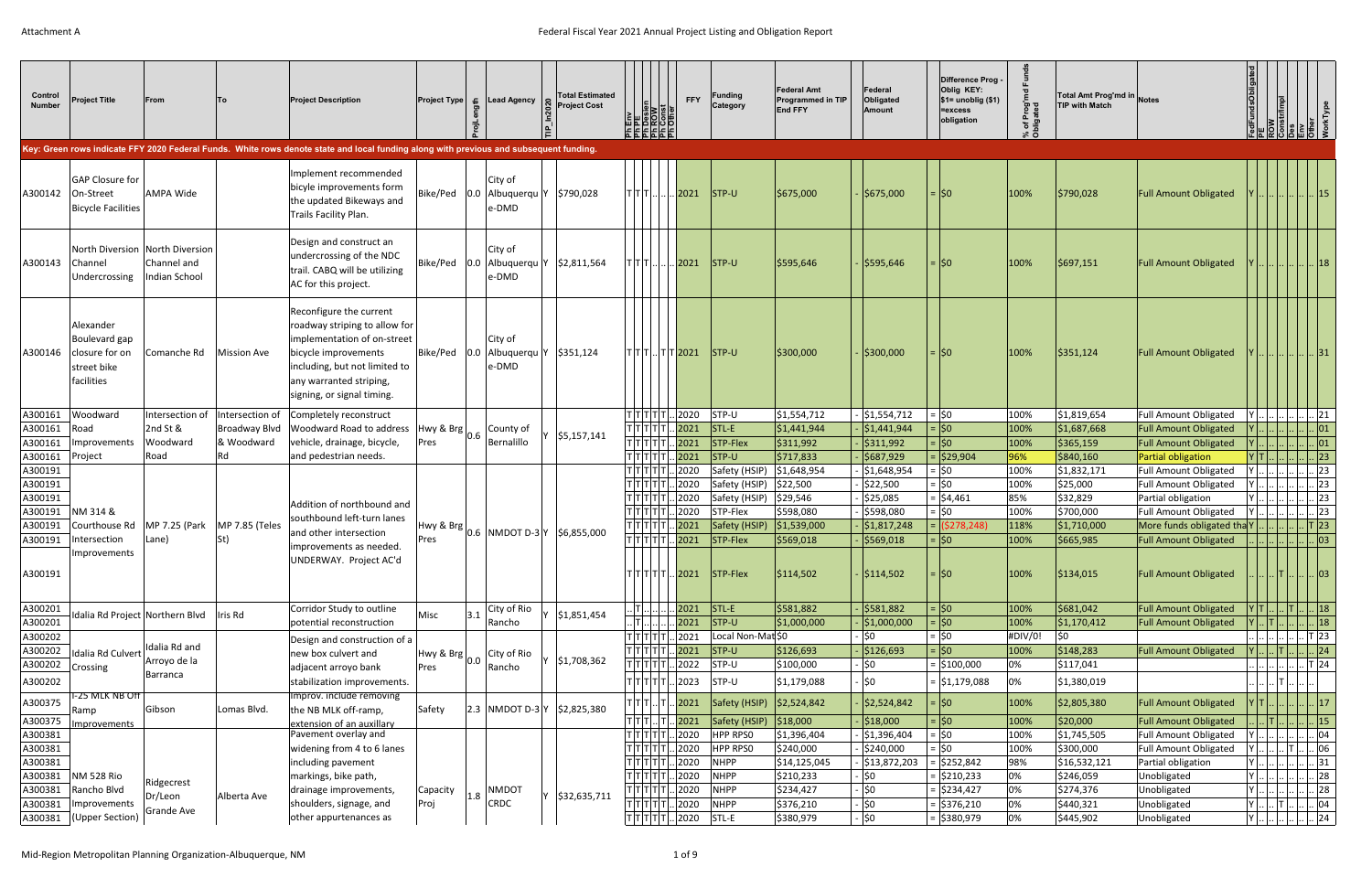| Control<br><b>Number</b> | <b>Project Title</b>                                                               | <b>From</b>                  | <b>ITo</b>   | <b>Project Description</b>                                                                                                                                                      | <b>Project Type</b> $\boldsymbol{\epsilon}$ |                             | Lead Agency                                             | <b>Total Estimated</b><br><b>Project Cost</b> | 뢰귊눎눌,                                                                         | <b>FFY</b>                 | Funding<br>Category            | <b>Federal Amt</b><br><b>Programmed in TIP</b><br><b>End FFY</b> | Federal<br>Obligated<br>Amount | Difference Prog<br>Oblig KEY:<br>$$1=$ unoblig $($1)$<br>=excess<br>obligation | Prog'md<br>gated<br>`চ ≝<br>ี × ∩ี | Total Amt Prog'md in Notes<br><b>TIP with Match</b> |                              |        |                                                                                                                                             |                             |            |
|--------------------------|------------------------------------------------------------------------------------|------------------------------|--------------|---------------------------------------------------------------------------------------------------------------------------------------------------------------------------------|---------------------------------------------|-----------------------------|---------------------------------------------------------|-----------------------------------------------|-------------------------------------------------------------------------------|----------------------------|--------------------------------|------------------------------------------------------------------|--------------------------------|--------------------------------------------------------------------------------|------------------------------------|-----------------------------------------------------|------------------------------|--------|---------------------------------------------------------------------------------------------------------------------------------------------|-----------------------------|------------|
| A300381                  |                                                                                    |                              |              | necessary. ED, PE & Design                                                                                                                                                      |                                             |                             |                                                         |                                               | T T T T T                                                                     | .2020                      | STP-Flex                       | \$715,962                                                        | \$217,902                      | \$498,060                                                                      | 30%                                | \$837,970                                           | Partial obligation           |        |                                                                                                                                             | $\cdot$ 04                  |            |
| A300381                  |                                                                                    |                              |              | under A300380. DESIGN                                                                                                                                                           |                                             |                             |                                                         |                                               | TITITITI                                                                      | .2020                      | STP-U                          | \$473,421                                                        | \$473,421                      | 0\$∣ =                                                                         | 100%                               | \$554,098                                           | Full Amount Obligated        |        |                                                                                                                                             |                             | 04         |
| A300381                  |                                                                                    |                              |              | <b>UNDERWAY</b>                                                                                                                                                                 |                                             |                             |                                                         |                                               | $\vec{r}$ $\vec{r}$ $\left  \vec{r} \right  \vec{r}$ $\left  \vec{r} \right $ | 2021                       | NHPP                           | \$5,504,492                                                      | \$5,757,334                    | $=   ( $252, 842)$                                                             | 105%                               | \$6,442,523                                         | More funds obligated tha Y   |        |                                                                                                                                             |                             | 18         |
| A300425                  |                                                                                    |                              |              | Pavement preservation to                                                                                                                                                        |                                             |                             |                                                         |                                               | T T T                                                                         | $\vert$ 2020               | <b>NHPP</b>                    | \$568,569                                                        | \$568,569                      | $=$ \$0                                                                        | 100%                               | \$665,460                                           | Full Amount Obligated        |        |                                                                                                                                             | 06                          |            |
| A300425                  | NM 6 Pavement                                                                      |                              | West of I-25 | correct surface defects,                                                                                                                                                        |                                             |                             |                                                         |                                               |                                                                               | $\sqrt{2021}$              | NHPP                           | \$14,705,654                                                     | \$14,705,654                   | $=$ \$0                                                                        | 100%                               | \$17,211,673                                        | <b>Full Amount Obligated</b> |        |                                                                                                                                             | .      06                   |            |
| A300425                  | Preservation                                                                       | NM 6 (MP 23.6)               | (MP 32.6)    | extend pavement life and                                                                                                                                                        |                                             |                             | $ Hwy \& Brg _{9.0}$ NMDOT D-3 Y                        | \$20,670,649                                  | T T T  T                                                                      | 2021                       | Private                        | \$0                                                              | \$0                            | $=$ \$0                                                                        | #DIV/0!                            | \$542,466                                           |                              |        | $\left  \ldots \right $ $\left  \ldots \right $ $\left  \ldots \right $ 06                                                                  |                             |            |
| A300425                  | West of I-25                                                                       |                              |              | improve safety along NM 6.                                                                                                                                                      | Pres                                        |                             |                                                         |                                               |                                                                               | 2021                       | STP-Flex                       | \$1,116,294                                                      | \$1,116,295                    | $=$ $ 50$                                                                      | 100%                               | \$1,306,524                                         | <b>Full Amount Obligated</b> |        |                                                                                                                                             | . . 06                      |            |
| A300425                  |                                                                                    |                              |              | <b>DESIGN</b>                                                                                                                                                                   |                                             |                             |                                                         |                                               | $T[T T $ $ T $                                                                | 2021                       |                                | STP-Sm Urb (N \$807,018                                          | \$807,018                      | $=$ \$0                                                                        | 100%                               | \$944,544                                           | <b>Full amount Obligated</b> |        |                                                                                                                                             |                             | $\vert$ 06 |
| A300431                  | Northern Blvd                                                                      |                              |              | Design, ROW, reconstruction                                                                                                                                                     |                                             |                             |                                                         |                                               | T T T                                                                         | 2021                       | $\sqrt{\text{STP-U}}$          | \$1,127,808                                                      | \$1,127,808                    | $=$ \$0                                                                        | 100%                               | \$1,320,000                                         | <b>Full Amount Obligated</b> |        |                                                                                                                                             |                             | 06         |
| A300431                  | Expansion                                                                          | Acorn Loop                   | Broadmoor    | & widening. Project includes Capacity                                                                                                                                           |                                             | 1.1                         | City of Rio                                             | \$3,935,000                                   | ד ד דן                                                                        | 2021                       | $ $ STP-U                      | \$1,127,808                                                      | \$1,127,808                    | $=$ \$0                                                                        | 100%                               | \$1,320,000                                         | <b>Full Amount Obligated</b> |        | IT.                                                                                                                                         |                             | 23         |
| A300431                  | Phase B                                                                            |                              | Blvd.        | intersection improvements Proj                                                                                                                                                  |                                             | Rancho                      |                                                         |                                               | TITITIT                                                                       | 2022                       | Local Non-Mat \$0              |                                                                  | \$0                            | $=$ \$0                                                                        | #DIV/0!                            | ∣\$0                                                |                              |        |                                                                                                                                             |                             | 23         |
| A300483                  | NM 333                                                                             |                              |              | to add general purpose<br>Construct pedestrian                                                                                                                                  |                                             | Village of                  |                                                         |                                               | TITITI…ITI                                                                    | . 2021                     | $\vert$ STL-E                  | \$85,440                                                         | \$85,440                       | $=$ $ 50 $                                                                     | 100%                               | \$100,000                                           | <b>Full Amount Obligated</b> |        |                                                                                                                                             |                             | 23         |
| A300483                  | Pedestrian                                                                         | MP 6.7                       | MP 7.2       | facilities to include guardrail Bike/Ped                                                                                                                                        |                                             | 0.5<br>Tijeras              |                                                         | \$600,000                                     | $ \tau \tau \tau $ $ \tau $ .                                                 | 2022                       | STP-U                          | \$427,200                                                        | \$0                            | $=$ \$427,200                                                                  | 0%                                 | \$500,000                                           |                              |        |                                                                                                                                             |                             | .03        |
| A300504                  | <b>Improvements</b>                                                                |                              |              | adjustments, storm water<br>Design, Recon. & or widen                                                                                                                           |                                             |                             |                                                         |                                               | $ \tau \tau \tau \tau $                                                       | .2021                      | Local Bond Fur \$0             |                                                                  | \$0                            | $=$ \$0                                                                        | #DIV/0!                            | \$271,734                                           |                              |        |                                                                                                                                             |                             | .  23      |
| A300504                  | Bridge Blvd and                                                                    |                              |              | Rd. sections including                                                                                                                                                          |                                             |                             |                                                         |                                               | TITITITI                                                                      | 2021                       | Local Bond Fur \$0             |                                                                  | 50                             | $=$ \$0                                                                        | #DIV/0!                            | \$500,000                                           |                              |        |                                                                                                                                             | T 23                        |            |
| A300504                  | Tower Rd                                                                           | Young Ave                    | La Vega      | intersec.                                                                                                                                                                       | Hwy & Brg                                   | County of<br>0.0            |                                                         | \$9,785,779                                   | י דודודוז                                                                     |                            | $.2021$ STP-U                  | \$130,796                                                        | $\frac{1}{2}$ \$130,796        | $=$ \$0                                                                        | 100%                               | \$153,085                                           | <b>Full Amount Obligated</b> |        |                                                                                                                                             |                             | 23         |
| A300504                  | Reconstruction                                                                     |                              | (Approaches) | improv/realignments,                                                                                                                                                            | Pres                                        | Bernalillo                  |                                                         |                                               | T[T T T                                                                       | 2022                       |                                | COVID Suppler \$1,500,000                                        | \$0                            | = \$1,500,000                                                                  | 0%                                 | \$1,500,000                                         |                              |        | $\left\lfloor \right\rfloor \left\lfloor \right\rfloor \left\lfloor \right\rfloor \left\lfloor \right\rfloor \left\lfloor \right\rfloor$ 23 |                             |            |
| A300504                  | Phase 2                                                                            |                              |              | sidewalks, ADA accomod.,                                                                                                                                                        |                                             |                             |                                                         |                                               | ד ד ד ד ד .                                                                   | 2022                       | STP-U                          | \$6,289,204                                                      | \$0                            | $=$ \$6,289,204                                                                | 0%                                 | \$7,360,960                                         |                              |        | 23                                                                                                                                          |                             |            |
| A300541                  | El Pueblo and<br><b>Channel Road</b><br>New<br>intersection and<br>Signal          | Channel Road                 |              | New intersection<br>construction at El Pueblo<br>and Channel Road to include Capacity<br>signal, pavement, signing,<br>striping, lighting at the<br>intersection                | Proj                                        | City of<br>0.0<br>e-DMD     | Albuquerqu Y                                            | \$500,000                                     | . T                                                                           | . 2021                     | Local Bond Fur \$0             |                                                                  | ISO                            | $=$ 50                                                                         | #DIV/0!                            | \$500,000                                           |                              |        |                                                                                                                                             | T15                         |            |
| A300706                  | AMPA Wide<br>Bicycle Facil.<br>Prog. &                                             | Albuquerque<br>Metro Area    |              | Improvements to bicycle<br>facilities, programs and<br>activities.                                                                                                              | Bike/Ped                                    | City of<br> 0.0 <br>e-DMD   | Albuquerqu Y                                            | \$175,562                                     |                                                                               | $T$ 2021                   | CMAQ-Flex                      | \$150,000                                                        | \$150,000                      | $=$ $ 50$                                                                      | 100%                               | \$175,562                                           | <b>Full Amount Obligated</b> |        |                                                                                                                                             | $\vert \vert$ 23            |            |
| A300717                  | AMPA wide<br>Bike/Ped Safety                                                       |                              |              | Increase youth safety in the<br>AMPA through education on                                                                                                                       |                                             | City of                     |                                                         |                                               |                                                                               | .     T 2020               | TAP-Lg Urb                     | \$110,000                                                        | \$110,000                      | $=$ SO                                                                         | 100%                               | \$128,745                                           | Full Amount Obligated        |        | Y       23                                                                                                                                  |                             |            |
| A300717                  | Education<br>Program                                                               | <b>AMPA Wide</b>             |              | multi-modal transportation<br>and proper use of<br>infrastructure.                                                                                                              | Bike/Ped 0.0 Albuquerqu Y                   | $e-P&R$                     |                                                         | \$514,981                                     |                                                                               | . T 2021                   | $\vert$ TAP-Lg Urb             | \$110,000                                                        | \$110,000                      | $=$ 50                                                                         | 100%                               | \$128,745                                           | Full Amount Obligated        |        | 23                                                                                                                                          |                             |            |
| A300759                  | ITS-<br>Albuquerque<br>Traffic<br>Management                                       | Central                      | Menaul       | Implementation of ITS fiber<br>upgrades, signal timing,<br>signal improvements<br>including but not limited to                                                                  | ITS-TSM                                     | City of<br>e-DMD            | $\vert 0.0 \vert$ Albuquerqu Y $\vert 51,770,412 \vert$ |                                               |                                                                               | .  T  T  2021  STP-U       |                                | \$1,000,000                                                      | \$1,000,000                    | $=$ $ 50 $                                                                     | 100%                               | \$1,170,412                                         | Full Amount Obligated        |        |                                                                                                                                             | $\ldots$ $\ldots$ $\sim$ 23 |            |
| A300759                  | Systems-                                                                           |                              |              | ASTPM and other elements                                                                                                                                                        |                                             |                             |                                                         |                                               |                                                                               |                            |                                | T  T  2022  COVID Suppler \$600,000                              | - ∣\$0                         | $=$ \$600,000                                                                  | 0%                                 | \$600,000                                           |                              |        | $\ldots$ $\ldots$ $\ldots$ $\ldots$ $\ldots$ $\ldots$ $\ldots$ $\lfloor 23 \rfloor$                                                         |                             |            |
| A300847                  | Albuquerque<br>Complete<br>Streets: East<br>Central from<br>Louisiana to<br>Eubank | Central<br>between<br>Eubank | Louisiana    | Addition of two hawk signal<br>midblock pedestrian<br>$\left \text{crosswalks along central and}\right $ Misc<br>restriping of central from<br>Louisiana Blvd to Eubank<br>Blvd |                                             | City of<br>$0.0\,$<br>e-DMD | Albuquerqu $ Y $ \$1,170,412                            |                                               |                                                                               | $ T T T $ $ T $ 2021 STP-U |                                | \$1,000,000                                                      | \$1,000,000                    | $=$ 50                                                                         | 100%                               | \$1,170,412                                         | Full Amount Obligated        | $Y[T]$ | . IT I                                                                                                                                      | 23                          |            |
| A300923 NM 556,          |                                                                                    | Connor Avo                   | Comanche Rd  | Pedestrian and bicycle                                                                                                                                                          |                                             |                             | כום פדב כגל - vinnnnt n.slv - לאמם/מאום                 |                                               |                                                                               |                            | $ T T T $ $ T $ 2021 CMAQ-Flex | \$1,605,257                                                      | \$1,605,257                    | $=$ $ 50$                                                                      | 100%                               | \$1,878,812                                         | Full Amount Obligated        |        | $\vert$ Y $\vert$ $\vert$ $\vert$ $\vert$ $\vert$ $\vert$ 15                                                                                |                             |            |
|                          |                                                                                    |                              |              |                                                                                                                                                                                 |                                             |                             |                                                         |                                               |                                                                               |                            |                                |                                                                  |                                |                                                                                |                                    |                                                     |                              |        |                                                                                                                                             |                             |            |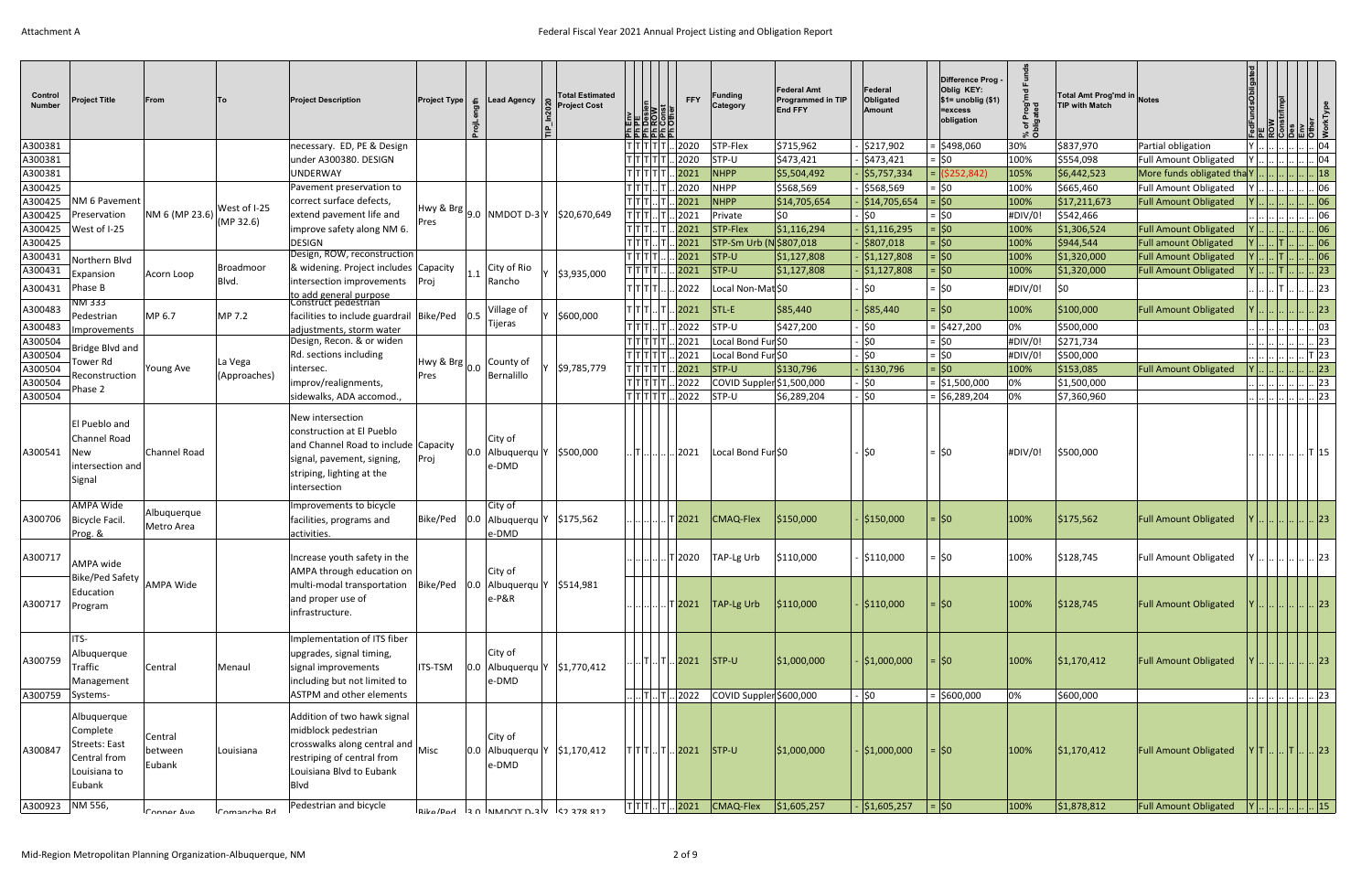| Control<br><b>Number</b> | <b>Project Title</b>                                                                                   | <b>From</b><br><del>copper Ave.</del> | <b>To</b><br><del>comandre nu.</del>                     | <b>Project Description</b>                                                                                                                                                                              | <del>unc/reu</del> |           | $ Project Type  \le  $ Lead Agency<br>$\frac{1}{100}$   Ivivido   $\frac{1}{100}$   $\frac{1}{200}$   Ivivido   $\frac{1}{200}$ | <b>Total Estimated</b><br><b>Project Cost</b> | mei<br><b>ELL</b> SOFFEE<br>뢰큌뉡궄눕 | <b>FFY</b>                                                  | Funding<br>Category                      | <b>Federal Amt</b><br><b>Programmed in TIP</b><br><b>End FFY</b> | Federal<br>Obligated<br><b>Amount</b> | Difference Prog .<br>Oblig KEY:<br>$$1=$ unoblig $($1)$<br>=excess<br>obligation | Prog'n<br><sub>1ated</sub><br>`চ ≑ | Total Amt Prog'md in Notes<br><b>TIP with Match</b> |                                                                                          |    | jälál51 s                                                                                                           |
|--------------------------|--------------------------------------------------------------------------------------------------------|---------------------------------------|----------------------------------------------------------|---------------------------------------------------------------------------------------------------------------------------------------------------------------------------------------------------------|--------------------|-----------|---------------------------------------------------------------------------------------------------------------------------------|-----------------------------------------------|-----------------------------------|-------------------------------------------------------------|------------------------------------------|------------------------------------------------------------------|---------------------------------------|----------------------------------------------------------------------------------|------------------------------------|-----------------------------------------------------|------------------------------------------------------------------------------------------|----|---------------------------------------------------------------------------------------------------------------------|
| A300923                  | Tramway Blvd.                                                                                          |                                       |                                                          | facility rehabilitation and                                                                                                                                                                             |                    |           |                                                                                                                                 |                                               | T T T  T   <mark>2021</mark>      |                                                             | CMAQ-Flex                                | \$427,200                                                        | \$345,696                             | = \$81,504                                                                       | 81%                                | \$500,000                                           | <b>Partial Obligation</b>                                                                |    | $ Y $ $  T $ $  04$                                                                                                 |
| A300943                  | <b>NM 500 Rio</b><br>Bravo and 2nd<br>Street SW<br>Adaptive Signal<br>Control<br>Technology<br>Project | Rio Bravo:<br>Coors to<br>University  | 2nd Street: Rio<br>Bravo Blvd to<br>Woodward Rd.         | Install adaptive signal<br>control system and fiber<br>optic cable on Rio Bravo Blvd<br>and 2nd Street. NOTE: Local<br>match will be used as a soft<br>match for preliminary<br>engineering and design. | ITS-TSM            | 6.0       | County of<br>Bernalillo                                                                                                         | \$1,200,000                                   | $ T T T $ $ T $ 2021              |                                                             | $ STP-U $                                | \$1,025,280                                                      | \$1,025,280                           | = ISO                                                                            | 100%                               | \$1,200,000                                         | <b>Full Amount Obligated</b>                                                             |    | .  T        21                                                                                                      |
| A300945                  | <b>NM 500 Rio</b><br>Bravo Gap<br>Widening                                                             | 2nd St SW                             | South Diversion<br>Channel                               | keconstruct kio Bravo gap.<br>Project includes the design<br>and constuction of 2<br>additional travel lanes (4 to                                                                                      | Capacity<br>Proj   | 0.6       | County of<br>Bernalillo                                                                                                         | \$5,750,000                                   | т т т  т  <mark> 2021</mark> .    |                                                             | $ISTP-U$                                 | \$640,800                                                        | \$640,800                             | $=$ 50                                                                           | 100%                               | \$750,000                                           | <b>Full Amount Obligated</b>                                                             |    | .  04                                                                                                               |
| A300945                  | Improvements                                                                                           |                                       |                                                          | 6 lanes), multi-use trail<br>connection, sidewalks, bike<br>ange lighting signa                                                                                                                         |                    |           |                                                                                                                                 |                                               | T T T  T  2023                    |                                                             | STP-U                                    | \$4,272,000                                                      | ISO.                                  | $=$ \$4,272,000                                                                  | 0%                                 | \$5,000,000                                         |                                                                                          |    | 04                                                                                                                  |
| A300961                  |                                                                                                        |                                       |                                                          | Design, ROW & construction                                                                                                                                                                              |                    |           |                                                                                                                                 |                                               | $T T T T $ 2020                   |                                                             | HB2 Section 9 \$0                        |                                                                  | <b>SO</b>                             | =  \$0                                                                           | #DIV/0!                            | \$5,000,000                                         |                                                                                          |    | 04                                                                                                                  |
| A300961                  |                                                                                                        |                                       |                                                          | of a new interchange &<br>East/West corridor. Project                                                                                                                                                   |                    |           |                                                                                                                                 |                                               | $T T T T $ 2020                   |                                                             | Local Non-Mat \$0                        |                                                                  | <b>SO</b>                             | $=$ \$0                                                                          | #DIV/0!                            | \$1,000,000                                         |                                                                                          |    | 15                                                                                                                  |
| A300961                  | Los Lunas I-25<br>Interchange and I-25                                                                 |                                       |                                                          | includes a new river crossing<br>bridge, at-grade railroad                                                                                                                                              | Capacity           | 4.0       | Village of                                                                                                                      | 579,142,682                                   | T T T T T  2020                   |                                                             | STP-Sm Urb                               | \$1,334,878                                                      | \$1,334,878                           | $=$ \$0                                                                          | 100%                               | \$1,562,357                                         | Full Amount Obligated                                                                    |    | 23                                                                                                                  |
| A300961                  | E-W Corridor                                                                                           | <b>NM 47</b>                          | crossing, signal & lighting<br>improvements, storm water | Proj                                                                                                                                                                                                    |                    | Los Lunas |                                                                                                                                 | $ T T T T $ .                                 | 2021                              | HB2 Section 9 \$0                                           |                                          | <b>SO</b>                                                        | $=$ \$0                               | #DIV/0!                                                                          | \$15,200,000                       |                                                     |                                                                                          | 15 |                                                                                                                     |
| A300961                  |                                                                                                        |                                       |                                                          | mitigation, bike/ped<br>facilities & other                                                                                                                                                              |                    |           |                                                                                                                                 |                                               | $T T T T $ 2021                   |                                                             | STP-Sm Urb                               | \$227,684                                                        | \$227,684                             | $=$ 50                                                                           | 100%                               | \$266,484                                           | <b>Full Amount Obligated</b>                                                             |    | .  21                                                                                                               |
| A300961                  |                                                                                                        |                                       |                                                          | appurtenances as needed.                                                                                                                                                                                |                    |           |                                                                                                                                 |                                               | TITITITI                          | 2022                                                        | STP-Sm Urb (N \$50,000,000               |                                                                  | l\$0                                  | = \$50,000,000                                                                   | 0%                                 | \$50,000,000                                        |                                                                                          |    | 23                                                                                                                  |
| A301000                  | <b>NM 500 Rio</b><br>Bravo EB Bridge NM 500 MM                                                         |                                       | <b>NM 500 MM</b>                                         | Bridge Replacement and<br>other appurtenances as                                                                                                                                                        |                    |           | $\frac{1}{2}$ <sup>Hwy &amp; Brg</sup> 0.0 NMDOT D-3 Y \$3,162,229                                                              |                                               |                                   | . 2020                                                      | STP-Flex (Non- \$993,008                 |                                                                  | \$993,008                             | $=$ 50                                                                           | 100%                               | \$1,162,228                                         | <b>Full Amount Obligated</b>                                                             |    | 23                                                                                                                  |
|                          | A301000 Replacement 2.39<br>(Bridge #6204)                                                             |                                       | 2.43                                                     | necessary. DESIGN ONLY<br><b>FOR 8.1</b>                                                                                                                                                                |                    |           |                                                                                                                                 |                                               | TITI I                            |                                                             | $.2021$ STP-Flex (Non-\$615,366          |                                                                  | ∣\$0                                  | $=$ \$615,366                                                                    |                                    | \$720,232                                           | Unobligated                                                                              |    | $  \cdots  \cdots  \cdots  ^{25}$                                                                                   |
| A301000                  |                                                                                                        |                                       |                                                          |                                                                                                                                                                                                         |                    |           |                                                                                                                                 |                                               |                                   |                                                             | $ T T   2022$ STP-Flex (Non- \$1,093,434 |                                                                  | \$0                                   | $=$ \$1,093,434                                                                  | 0%                                 | \$1,279,768                                         |                                                                                          |    | <u>             14</u> <sub> </sub>                                                                                 |
| A301031                  |                                                                                                        |                                       |                                                          |                                                                                                                                                                                                         |                    |           |                                                                                                                                 |                                               |                                   | $T$ $T$ $T$ $T$ $T$ $T$ $L$ $2020$                          | Local Non-Mat \$0                        |                                                                  | $ 50\rangle$                          | $=$ \$0                                                                          | #DIV/0!                            | \$319,482                                           |                                                                                          |    | $'\cdots\cdots\cdots\cdots\cdots\cdots\cdots$ 04 -<br>$\sqrt{Y T  T }$ . . 28                                       |
| A301031<br>A301031       |                                                                                                        |                                       |                                                          | Construct a multi-use trail                                                                                                                                                                             |                    |           |                                                                                                                                 |                                               |                                   | $\overline{ T T T }$ $ T $ $ 2020$ STL-E<br> Τ Τ Τ  T  2020 | STP-U                                    | \$116,724<br>\$89,683                                            | $-$ \$116,724<br>\$89,683             | $=$ \$0<br>$=$ \$0                                                               | 100%<br>100%                       | \$136,615<br>\$104,966                              | <b>Full Amount Obligated</b><br>Full Amount Obligated                                    |    | Y       15                                                                                                          |
| A301031                  | Alameda                                                                                                |                                       |                                                          | which includes landscaping,                                                                                                                                                                             |                    |           |                                                                                                                                 |                                               |                                   | Τ Τ Τ  T  2020                                              | TAP-Lg Urb                               | \$331,139                                                        | $-$ \$331,139                         | $=$ \$0                                                                          | 100%                               | \$387,569                                           | <b>Full Amount Obligated</b>                                                             |    | $\vert$ Y $\vert$ $\vert$ $\vert$ $\vert$ $\vert$ $\vert$ 15                                                        |
| A301031                  | DrainTrail Phase Osuna Rd                                                                              |                                       | El Pueblo Rd                                             | signing, striping and other                                                                                                                                                                             | Bike/Ped 1.8       |           | County of<br>Bernalillo                                                                                                         | \$2,900,000                                   |                                   | $ T T T $ $ T $ 2021 STL-E                                  |                                          | \$116,724                                                        | √\$0∣                                 | $=$ \$116,724                                                                    | 0%                                 | \$136,615                                           | Unobligated                                                                              |    | <u>         </u>         15                                                                                         |
| A301031                  |                                                                                                        |                                       |                                                          | appurtenances as needed.                                                                                                                                                                                |                    |           |                                                                                                                                 |                                               |                                   | $ T T  T  2021$ STP-U                                       |                                          | \$527,084                                                        | \$823,667                             | $=$ (\$296,583)                                                                  | 156%                               | \$616,905                                           | More funds obligated tha $Y$ $\vert \cdot \vert$ $\vert \cdot \vert$ $\vert \cdot \vert$ |    |                                                                                                                     |
| A301031                  |                                                                                                        |                                       |                                                          | <b>DESIGN</b>                                                                                                                                                                                           |                    |           |                                                                                                                                 |                                               |                                   |                                                             | $ T T T $ $ T $ 2021   TAP-Lg Urb        | \$327,446                                                        | \$337,982                             | $=$ (\$10,536)                                                                   | 103%                               | \$383,247                                           | More funds obligated tha Y.                                                              |    | $\vert \vert 15 \vert$                                                                                              |
| A301032                  |                                                                                                        |                                       |                                                          | Design and construct a                                                                                                                                                                                  |                    |           |                                                                                                                                 |                                               |                                   | T T T  T  2021                                              | Local Non-Mat \$0                        |                                                                  | . ∣\$0                                | $=$ \$0                                                                          | #DIV/0!                            | \$2,516,000                                         |                                                                                          |    | .      T         15                                                                                                 |
| A301032                  | Alameda                                                                                                |                                       |                                                          | paved multi-use trail along<br>the Alameda Drain. Project<br>includes construction                                                                                                                      |                    |           | City of                                                                                                                         |                                               |                                   |                                                             | $ T T $ $ T $ $ 2021 $ State Capital OSO |                                                                  | . ∣\$0                                | $=$ \$0                                                                          | #DIV/0!                            | \$200,000                                           |                                                                                          |    | . $\left\vert .\right\vert$ $\left\vert \mathsf{T}\right\vert$ $\left\vert .\right\vert$ $\left\vert 28\right\vert$ |
| A301032                  | Drain/2nd<br>Street Bike/Ped   Matthew Ave<br>Trail Ph 3                                               | 4th Street at                         | Montano Rd at<br>2nd St                                  | management for paving,<br>striping, signage, crossing                                                                                                                                                   | Bike/Ped           | 0.0       | Albuquerqu Y \$4,209,165<br>$e-P&R$                                                                                             |                                               |                                   | $ T T T $ $ T $ 2021 STP-U                                  |                                          | \$379,354                                                        | \$379,354                             | $=$ $ 50$                                                                        | 100%                               | \$444,000                                           | <b>Full Amount Obligated</b>                                                             |    | $\lfloor \rfloor$ . $\lfloor \rfloor$ . $\lfloor \rfloor$ 16                                                        |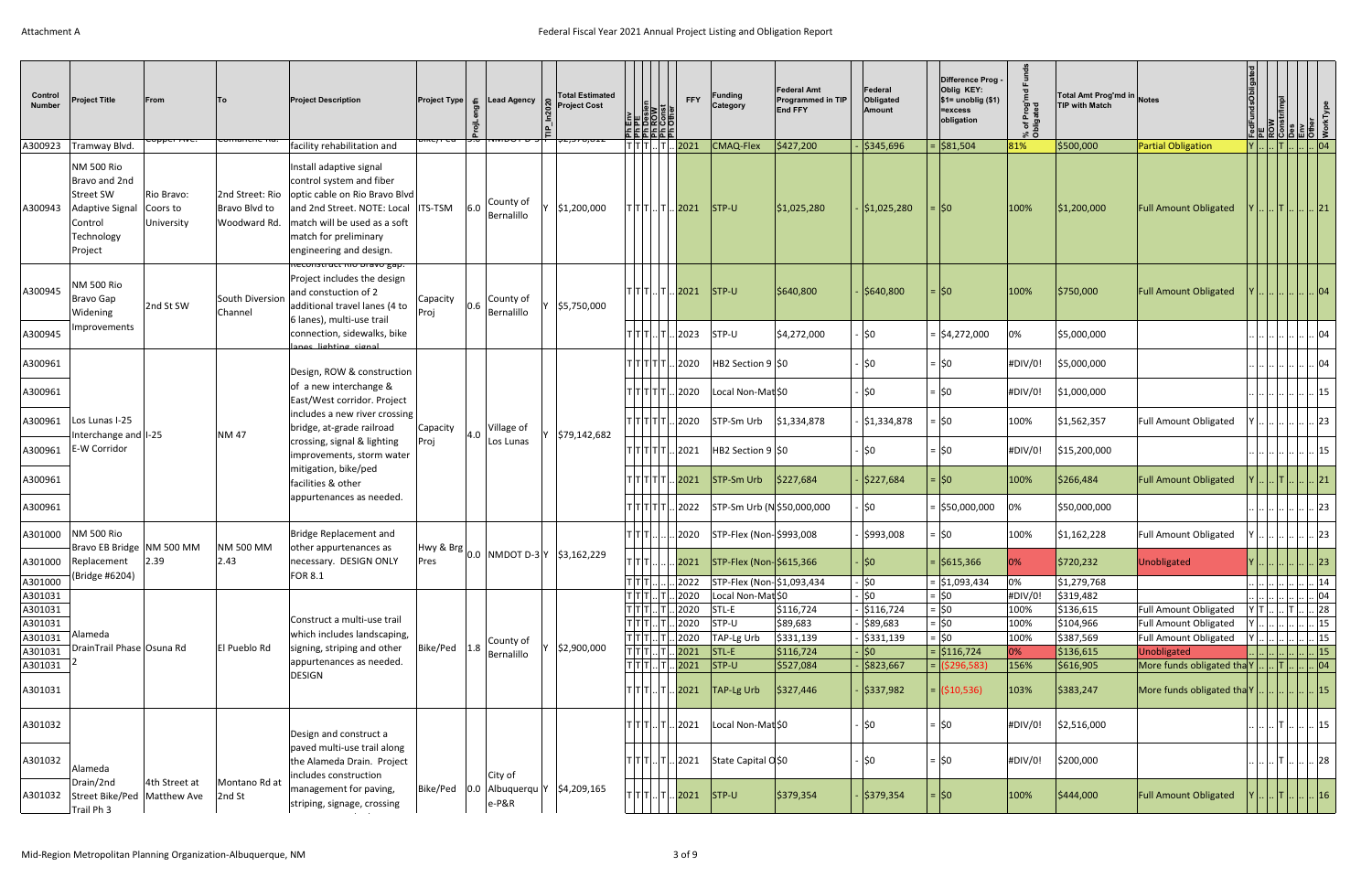| Control<br><b>Number</b> | <b>Project Title</b>                                       | From                  | lTo.                                                    | <b>Project Description</b>                                                                                   |                  |     | <b>Project Type</b> $\boldsymbol{\epsilon}$ Lead Agency    | <b>Total Estimated</b><br><b>Project Cost</b> |                                                           | Ph Env<br>Ph PE<br>Ph Desien<br>Ph Const<br>Ph Other | <b>FFY</b>                                                  | Funding<br>Category                                                    | <b>Federal Amt</b><br><b>Programmed in TIP</b><br><b>End FFY</b> | Federal<br>Obligated<br>Amount         | Difference Prog<br>Oblig KEY:<br>$$1=$ unoblig $($1)$<br>=excess<br>obligation | % of Prog'm<br>Obligated | Total Amt Prog'md in Notes<br><b>TIP with Match</b> |                              | FedFundsObligated<br>PE<br>ROW                                                                                                                                                                                                                                                                                                                                                              | <u>   SILE   S</u> |                      |
|--------------------------|------------------------------------------------------------|-----------------------|---------------------------------------------------------|--------------------------------------------------------------------------------------------------------------|------------------|-----|------------------------------------------------------------|-----------------------------------------------|-----------------------------------------------------------|------------------------------------------------------|-------------------------------------------------------------|------------------------------------------------------------------------|------------------------------------------------------------------|----------------------------------------|--------------------------------------------------------------------------------|--------------------------|-----------------------------------------------------|------------------------------|---------------------------------------------------------------------------------------------------------------------------------------------------------------------------------------------------------------------------------------------------------------------------------------------------------------------------------------------------------------------------------------------|--------------------|----------------------|
| A301032                  |                                                            |                       |                                                         | treatments and other<br>appurtenances as needed.<br><b>UNDERWAY</b>                                          |                  |     |                                                            |                                               |                                                           |                                                      | $\mathsf{T} \mathsf{T} \mathsf{T} \mathsf{T} \mathsf{2022}$ | TAP-Lg Urb                                                             | <b>SO</b>                                                        | \$0                                    | $=$ \$0                                                                        | #DIV/0!                  | <b>SO</b>                                           |                              | T            06                                                                                                                                                                                                                                                                                                                                                                             |                    |                      |
| A301050                  |                                                            |                       |                                                         | Rehab & widen from 2 to 4<br>lanes, bike lanes, pedestrian<br>enhancements and other<br>improvements per the |                  |     |                                                            |                                               |                                                           |                                                      | $\mathsf{T} \mathsf{T} \mathsf{T} \mathsf{T} \mathsf{2020}$ | STP-U                                                                  | \$5,385,204                                                      | \$5,385,204                            | $=$ \$0                                                                        | 100%                     | \$6,302,907                                         | Full Amount Obligated        |                                                                                                                                                                                                                                                                                                                                                                                             |                    | $\vert$ 06           |
| A301050                  | Westside Blvd<br>Widening                                  | Golf Course Rd NM 528 |                                                         | Westside-McMahon<br>Corridor Study. Transitions<br>fr. Improv. To exist.<br>Roadway sections include         | Capacity<br>Proj |     | City of<br>$ 0.8 $ Albuquerqu   Y   \$11,988,332<br>e-DMD  |                                               |                                                           |                                                      | $T[T T  T  2020$ STP-U                                      |                                                                        | \$1,500,000                                                      | \$1,500,000                            | $=$ 50                                                                         | 100%                     | \$1,755,618                                         | <b>Full Amount Obligated</b> |                                                                                                                                                                                                                                                                                                                                                                                             |                    | $\lceil . \rceil$ 15 |
| A301050                  |                                                            |                       |                                                         | 350' w. of Westside/Golf<br>Course intersection SEE<br><b>REMARKS SEC.</b>                                   |                  |     |                                                            |                                               |                                                           |                                                      | TTT.T.T.2021                                                | $ STP-U $                                                              | \$2,757,627                                                      | \$2,757,627                            | $=$ 50                                                                         | 100%                     | \$3,227,560                                         | <b>Full Amount Obligated</b> |                                                                                                                                                                                                                                                                                                                                                                                             |                    | $\cdot$ 03           |
| A301052                  |                                                            |                       |                                                         | <b>NEW CONSTRUCTION OF</b><br><b>BIKE AND PEDESTRIAN PATH</b><br><b>ALONG WESTSIDE BLVD</b>                  |                  |     |                                                            |                                               |                                                           |                                                      | $T$ $T$ $T$ $T$ $T$ $T$ $T$ $T$ $T$ $T$ $T$ $T$ $T$         | COVID Suppler \$460,000                                                |                                                                  | \$460,000                              | $=$ 50                                                                         | 100%                     | \$460,000                                           | Full amount obligated        | $ Y T $ $ \cdot T $ $ \cdot 16 $                                                                                                                                                                                                                                                                                                                                                            |                    |                      |
| A301052                  | Westside Blvd<br>Bike/Ped Path                             | <b>Unser Blvd</b>     | Rio Rancho/City<br>of Albuquerque<br><b>City Limits</b> | INCLUDING ASPHALT,<br><b>STREET LIGHT</b><br>INSTALLATION, SIDEWALK,                                         | Bike/Ped 1.1     |     | City of Rio<br>Rancho                                      | Y \$1,238,866                                 |                                                           |                                                      | $T[T].$ $T[.$  2021                                         | $ISTP-U$                                                               | \$85,440                                                         | \$85,440                               | $=$ $ 50$                                                                      | 100%                     | \$100,000                                           | Full amount obligated        |                                                                                                                                                                                                                                                                                                                                                                                             | .          28      |                      |
| A301052                  |                                                            |                       |                                                         | ADA RAMPS, PERMANENT<br>SIGNING & SRIPING, REUSE<br>LINE EXTENSION, AND                                      |                  |     |                                                            |                                               |                                                           |                                                      | $T[T].$ $T[.$  2021                                         | $ $ STP-U                                                              | \$13,130                                                         | \$13,130                               | $=$ $ 50$                                                                      | 100%                     | \$15,368                                            | <b>Full Amount obligated</b> |                                                                                                                                                                                                                                                                                                                                                                                             |                    | . T 15               |
| A301052                  |                                                            |                       |                                                         | <b>ANDSCAPING</b>                                                                                            |                  |     |                                                            |                                               | $ \tau \tau \tau \tau \tau $                              | T[T T  T ]                                           | $\frac{2021}{ }$<br>$\sqrt{2021}$                           | TAP-Lg Urb<br>FLHP-Tribal Tra\$878,566                                 | \$566,893                                                        | \$566,893                              | $=$ \$0<br>$=$ \$0                                                             | 100%<br>100%             | \$663,498<br>\$878,566                              | <b>Full Amount Obligated</b> | $ Y $ $       21$                                                                                                                                                                                                                                                                                                                                                                           |                    |                      |
| A301088<br>A301088       |                                                            |                       |                                                         | NM314, NM45, NM317                                                                                           |                  |     |                                                            |                                               | T[T T T                                                   |                                                      |                                                             | $ 2021 $ State Capital OS0                                             |                                                                  | $\frac{1}{5878,566}$<br>$\frac{1}{2}0$ | $=$ \$0                                                                        | #DIV/0!                  | \$146,015                                           | <b>Full Amount Obligated</b> | $\ldots$ $\ldots$ $\ldots$ $\ldots$ $\ldots$ $\ldots$ 24                                                                                                                                                                                                                                                                                                                                    |                    |                      |
| A301088                  |                                                            |                       |                                                         | intersection realignment &                                                                                   |                  |     |                                                            |                                               | דודודוז                                                   |                                                      |                                                             | 2021 State Funds                                                       | ∫\$0                                                             | \$0                                    | $=$ \$0                                                                        | #DIV/0!                  | \$10,000                                            |                              |                                                                                                                                                                                                                                                                                                                                                                                             |                    | $\lceil 24 \rceil$   |
| A301088                  |                                                            |                       |                                                         | reconstruction, drainage                                                                                     |                  |     |                                                            |                                               |                                                           |                                                      | $\vert$ 2022                                                | FLHP-Tribal Tra\$1,300,000                                             |                                                                  | $\frac{1}{2}0$                         | $=$ \$1,300,000                                                                | 0%                       | \$1,300,000                                         |                              |                                                                                                                                                                                                                                                                                                                                                                                             |                    | 15                   |
|                          | A301088   NM 314, NM 45                                    |                       |                                                         | infrastructure (incl.                                                                                        |                  |     |                                                            |                                               |                                                           |                                                      | 2022                                                        | FLHP-Tribal Tra\$50,000                                                |                                                                  | $\frac{1}{2}$                          | $=$ \$50,000                                                                   | 0%                       | \$50,000                                            |                              | $\left\lfloor \right\rfloor \left\lfloor \right\rfloor \left\lfloor \right\rfloor \left\lfloor . 03 \right\rfloor$                                                                                                                                                                                                                                                                          |                    |                      |
|                          | A301088  & NM 317                                          |                       |                                                         | detention ponds & storm                                                                                      |                  |     |                                                            |                                               |                                                           | $T[T T T T .$                                        |                                                             | . 2022   FLHP-Tribal Tra\$150,000                                      |                                                                  | \$0                                    | $=$ \$150,000                                                                  | 0%                       | \$150,000                                           |                              |                                                                                                                                                                                                                                                                                                                                                                                             |                    | 03                   |
| A301088                  | Intersection                                               |                       |                                                         | drain pipes), access                                                                                         | Safety           | 0.8 | Pueblo of<br>Isleta                                        | \$8,393,211                                   |                                                           | T T T T                                              |                                                             | . 2022 Safety (HSIP) \$4,789,000                                       |                                                                  | \$0                                    | $=$ \$4,789,000                                                                | 0%                       | \$5,321,111                                         |                              | <u>                 </u>  21                                                                                                                                                                                                                                                                                                                                                                |                    |                      |
| A301088                  | Improvements                                               |                       |                                                         | management, signage,                                                                                         |                  |     |                                                            |                                               |                                                           | T T T T T                                            |                                                             | $.$  2022   State Capital OSO                                          |                                                                  | \$0                                    | $=$ \$0                                                                        | #DIV/0!                  | \$700,000                                           |                              | $\left\lfloor \right\rfloor \left\lfloor \right\rfloor \left\lfloor \right\rfloor \left\lfloor . 28 \right\rfloor$                                                                                                                                                                                                                                                                          |                    |                      |
|                          | A301088  & Realignment                                     |                       |                                                         | striping, signalization,                                                                                     |                  |     |                                                            |                                               |                                                           | T T T T T                                            |                                                             | $.$  2022 State Capital OSO                                            |                                                                  | \$0                                    | $=$ \$0                                                                        | #DIV/0!                  | \$100,000                                           |                              |                                                                                                                                                                                                                                                                                                                                                                                             |                    | $\lceil . \rceil$ 05 |
| A301088                  |                                                            |                       |                                                         | lighting, & ped/bike                                                                                         |                  |     |                                                            |                                               | T T T T T                                                 |                                                      |                                                             | $ 2023 $ FLHP-Tribal Tra\$311,872                                      |                                                                  | \$0                                    | $=$ \$311,872                                                                  | 0%                       | \$311,872                                           |                              |                                                                                                                                                                                                                                                                                                                                                                                             |                    | 28                   |
| A301088                  |                                                            |                       |                                                         | facilities. Design funded in                                                                                 |                  |     |                                                            |                                               | T T T T                                                   |                                                      |                                                             | $ 2023 $ FLHP-Tribal Tra\$200,000                                      |                                                                  | $\frac{1}{2}$                          | $=$ \$200,000                                                                  | 0%                       | \$200,000                                           |                              | $\begin{picture}(150,10) \put(0,0){\dashbox{0.5}(10,0){ }} \put(15,0){\circle{10}} \put(15,0){\circle{10}} \put(15,0){\circle{10}} \put(15,0){\circle{10}} \put(15,0){\circle{10}} \put(15,0){\circle{10}} \put(15,0){\circle{10}} \put(15,0){\circle{10}} \put(15,0){\circle{10}} \put(15,0){\circle{10}} \put(15,0){\circle{10}} \put(15,0){\circle{10}} \put(15,0){\circle{10}} \put(15$ |                    | 03                   |
| A301088<br>A301088       |                                                            |                       |                                                         | 2016-17.                                                                                                     |                  |     |                                                            |                                               | T T T T                                                   | $ \mathsf{T} \mathsf{T} \mathsf{T} \mathsf{T} $ .    |                                                             | 2024   FLHP-Tribal Tra \$60,000<br>$.$  2024   FLHP-Tribal Tra\$20,000 |                                                                  | \$0<br>- ∣\$0                          | $=$ \$60,000<br>= \$20,000                                                     | 0%<br>0%                 | \$60,000<br>\$20,000                                |                              | $'$ $ $ $ \tau $ .                                                                                                                                                                                                                                                                                                                                                                          |                    | 05<br> 18            |
|                          | <b>Balloon Fiesta</b>                                      |                       |                                                         |                                                                                                              |                  |     |                                                            |                                               |                                                           |                                                      |                                                             |                                                                        |                                                                  |                                        |                                                                                |                          |                                                     |                              |                                                                                                                                                                                                                                                                                                                                                                                             |                    |                      |
| A301102                  | Parkway I-25<br>Access Study,<br>IACR, and<br>Construction |                       |                                                         | I-25 access study, IACR,<br>construction and other<br>appurtenances as necessary.                            | <b>TDM</b>       |     | City of<br>$ 3.0 $ Albuquerqu Y $ 52,000,000 $<br>$e$ -DMD |                                               |                                                           |                                                      |                                                             | $T[T T ]$ $T 2021$ State Capital OS0                                   |                                                                  | ∣\$0                                   | $=$ \$0                                                                        | #DIV/0!                  | \$2,000,000                                         |                              |                                                                                                                                                                                                                                                                                                                                                                                             |                    | .  18                |
| A301122                  |                                                            |                       |                                                         |                                                                                                              |                  |     |                                                            |                                               |                                                           | $ T T T $ $ T $ .                                    |                                                             | $ 2020 $ STP-Rural                                                     | \$35,440                                                         | $\frac{1}{5}$ \$35,440                 | $=$ \$0                                                                        | 100%                     | \$41,479                                            | <b>Full Amount Obligated</b> | $ Y $ $      $ 28                                                                                                                                                                                                                                                                                                                                                                           |                    |                      |
| A301122                  | I-25 & NM6                                                 |                       |                                                         | Erosion control, vegetation                                                                                  |                  |     |                                                            |                                               | $\overline{\tau}\vert\overline{\tau}\vert\overline{\tau}$ |                                                      |                                                             | $ 2020 $ STP-Sm Urb                                                    | \$35,440                                                         | $\frac{1}{5}$ \$35,440                 | $=$ \$0                                                                        | 100%                     | \$41,479                                            | Full Amount Obligated        | $ Y $ $      24$                                                                                                                                                                                                                                                                                                                                                                            |                    |                      |
| A301122                  | <b>Median Erosion</b>                                      | I-25 Exit 203         |                                                         | management, and drainage                                                                                     | Misc             | 0.3 | Village of                                                 | \$1,090,776                                   | $T$ $T$ $T$ $T$                                           |                                                      |                                                             | $2021$ STP-Flex                                                        | \$158,772                                                        | $\frac{1}{2}$ \$158,772                | $=$ \$0                                                                        | 100%                     | \$185,829                                           | Full Amount Obligated        |                                                                                                                                                                                                                                                                                                                                                                                             |                    | $\vert \vert$ 23     |
| A301122                  | Mitigation                                                 | vicinity              |                                                         | improvements as                                                                                              |                  |     | Los Lunas                                                  |                                               | T T T                                                     |                                                      |                                                             | $2021$ STP-Rural                                                       | \$557,768                                                        | $\frac{1}{5557,768}$                   | $=$ $ 50$                                                                      | 100%                     | \$652,818                                           | <b>Full Amount Obligated</b> | Y                                                                                                                                                                                                                                                                                                                                                                                           | .             23   |                      |
| A301122                  |                                                            |                       |                                                         | appropriate.                                                                                                 |                  |     |                                                            |                                               | T T T                                                     |                                                      | $\sqrt{2021}$                                               | $STP-Rural$                                                            | \$85,440                                                         | \$85,440                               | $=$ $ 50$                                                                      | 100%                     | \$100,000                                           | <b>Full Amount Obligated</b> | $\vert$ Y $\vert$ $\vert$ $\vert$ $\vert$ $\vert$ $\vert$ $\vert$ 23                                                                                                                                                                                                                                                                                                                        |                    |                      |
| A301122                  |                                                            |                       |                                                         |                                                                                                              |                  |     |                                                            |                                               |                                                           |                                                      |                                                             | $\sqrt{2021}$ STP-Sm Urb                                               | \$59,100                                                         | ∫\$59,100                              | $=$ $ 50 $                                                                     | 100%                     | \$69,171                                            | <b>Full Amount Obligated</b> | 24                                                                                                                                                                                                                                                                                                                                                                                          |                    |                      |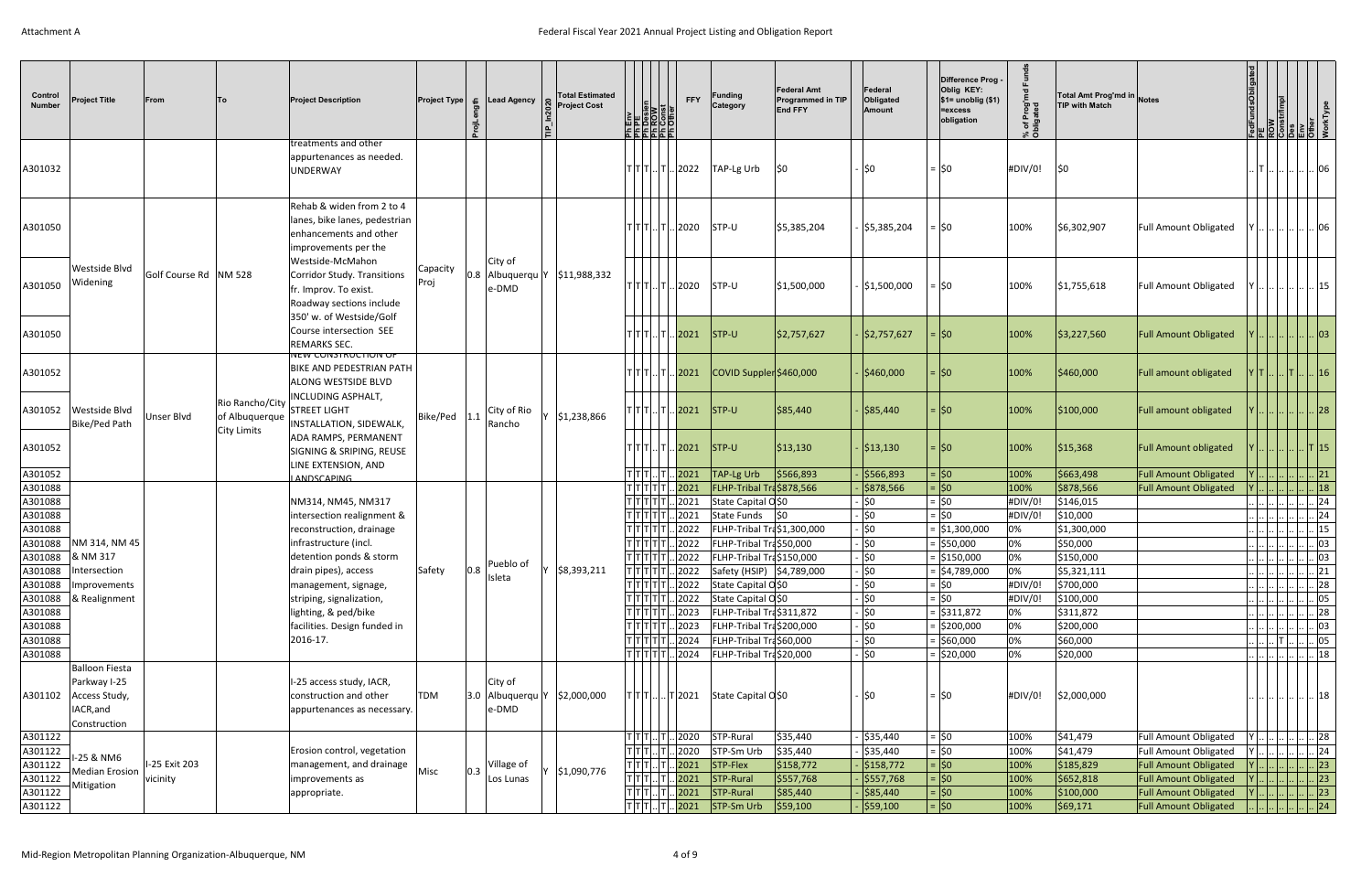| Control<br><b>Number</b> | <b>Project Title</b>           | From                                                                                                                                                                                                                                                                                                                                                                                                                                                                       | lTo l                                           | <b>Project Description</b>                                                           | <b>Project Type</b><br>- 윤 | <b>Lead Agency</b>            | <b>Total Estimated</b><br><b>Project Cost</b>                                                                                                   | <u>   동  동  동  동 </u>                           | <b>FFY</b>            | <b>Funding</b><br>Category                     | <b>Federal Amt</b><br>Programmed in TIP<br><b>End FFY</b> | Federal<br>Obligated<br>Amount | Difference Prog<br>Oblig KEY:<br>\$1= unoblig (\$1)<br>=excess<br>obligation | % of Prog'mo<br>Obligated | Total Amt Prog'md in Notes<br><b>TIP with Match</b> |                                                |                                                                                                                                                                                                                                                       | $\frac{1}{2}$ $\frac{1}{2}$ $\frac{1}{2}$ $\frac{1}{2}$ $\frac{1}{2}$ $\frac{1}{2}$ $\frac{1}{2}$ |                                                          |
|--------------------------|--------------------------------|----------------------------------------------------------------------------------------------------------------------------------------------------------------------------------------------------------------------------------------------------------------------------------------------------------------------------------------------------------------------------------------------------------------------------------------------------------------------------|-------------------------------------------------|--------------------------------------------------------------------------------------|----------------------------|-------------------------------|-------------------------------------------------------------------------------------------------------------------------------------------------|-------------------------------------------------|-----------------------|------------------------------------------------|-----------------------------------------------------------|--------------------------------|------------------------------------------------------------------------------|---------------------------|-----------------------------------------------------|------------------------------------------------|-------------------------------------------------------------------------------------------------------------------------------------------------------------------------------------------------------------------------------------------------------|---------------------------------------------------------------------------------------------------|----------------------------------------------------------|
| A301235                  | US 550 bridge<br>rehab         | bridge 8537                                                                                                                                                                                                                                                                                                                                                                                                                                                                | bridge 8540                                     | rehabilitation of bridges<br>8537 and 8540 over the Rio<br>Grande                    | Hwy & Brg<br>Pres          |                               | 0.0 NMDOT D-3 Y \$2,066,152                                                                                                                     |                                                 | 2021                  | $ STL-E $                                      | \$1,765,320                                               | \$1,431,822                    | \$333,498                                                                    | 81%                       | \$2,066,152                                         | <b>Partial Obligation</b>                      |                                                                                                                                                                                                                                                       |                                                                                                   | $\vert \vert$ 23                                         |
| A301242                  |                                |                                                                                                                                                                                                                                                                                                                                                                                                                                                                            |                                                 |                                                                                      |                            |                               |                                                                                                                                                 | $ T T T T $ ן                                   | 2020                  | FLHP-Tribal Tra\$17,657                        |                                                           | 50                             | $=$ \$17,657                                                                 | 0%                        | \$17,657                                            |                                                | .   . <u>.</u>                                                                                                                                                                                                                                        |                                                                                                   | $\lvert . \rvert$ 23                                     |
| A301242                  |                                |                                                                                                                                                                                                                                                                                                                                                                                                                                                                            |                                                 |                                                                                      |                            |                               |                                                                                                                                                 | ד ד דן                                          | .2020                 | FLHP-Tribal Tra\$166,905                       |                                                           | \$0                            | $=$ \$166,905                                                                | 0%                        | \$166,905                                           |                                                | $        $ 23                                                                                                                                                                                                                                         |                                                                                                   |                                                          |
| A301242                  |                                |                                                                                                                                                                                                                                                                                                                                                                                                                                                                            |                                                 | Widening NM 47 along 3                                                               |                            |                               |                                                                                                                                                 | T T T T                                         | .2020                 | FLHP-Tribal Tra\$15,000                        |                                                           | 50                             | $=$ \$15,000                                                                 | 0%                        | \$15,000                                            |                                                | $\ldots$ $\ldots$ $\ldots$ $\ldots$ $\ldots$ $\ldots$ 23                                                                                                                                                                                              |                                                                                                   |                                                          |
| A301242                  |                                |                                                                                                                                                                                                                                                                                                                                                                                                                                                                            |                                                 | segments to add a two-way                                                            |                            |                               |                                                                                                                                                 | T T T T                                         | . 2020                | FLHP-Tribal Tra\$15,000                        |                                                           | $\frac{1}{2}$                  | $=$ \$15,000                                                                 | 0%                        | \$15,000                                            |                                                | .  .  .  .  T                                                                                                                                                                                                                                         |                                                                                                   | 23                                                       |
| A301242                  | NM 47 Safety                   |                                                                                                                                                                                                                                                                                                                                                                                                                                                                            |                                                 | left turn lane and shoulder                                                          |                            | Pueblo of                     |                                                                                                                                                 | T T T T                                         | 2020                  | FLHP-Tribal Tra\$15,420                        |                                                           | - ∣\$0                         | = \$15,420                                                                   | 0%                        | \$15,420                                            |                                                | $\left\lfloor \right\rfloor$ $\left\lfloor \right\rfloor$ $\left\lfloor \right\rfloor$                                                                                                                                                                |                                                                                                   | 23                                                       |
| A301242                  | mprovements                    | Tribal Rd 2                                                                                                                                                                                                                                                                                                                                                                                                                                                                | NM 147                                          | improvements. Project                                                                | Safety<br>2.2              | Isleta                        | \$2,914,562                                                                                                                                     | т∣т∣т∣т                                         | 2020                  | FLHP-Tribal Tra\$734,580                       |                                                           | \$0                            | $=$ \$734,580                                                                | 0%                        | \$734,580                                           |                                                | $!   \tau .$                                                                                                                                                                                                                                          |                                                                                                   | 23                                                       |
| A301242                  |                                |                                                                                                                                                                                                                                                                                                                                                                                                                                                                            |                                                 | includes other                                                                       |                            |                               |                                                                                                                                                 | ד ד ד ד<br>T[T T]                               | 2020                  | Tribal Funds \$0                               |                                                           | \$0                            | $=$ \$0<br>$=$ \$0                                                           | #DIV/0!                   | \$1,950,000                                         |                                                |                                                                                                                                                                                                                                                       |                                                                                                   | 23<br>$\vert$ 23                                         |
| A301242<br>A301242       |                                |                                                                                                                                                                                                                                                                                                                                                                                                                                                                            |                                                 | appurtenances as needed.                                                             |                            |                               |                                                                                                                                                 | т∣т∣т∣т                                         | 2021<br>2021          | FLHP-Tribal Tra\$300,000<br>State Capital O\$0 |                                                           | ∫\$300,000<br>. ∣\$0           | $=$ \$0                                                                      | 100%<br>#DIV/0!           | \$300,000<br>\$1,270,399                            | <b>Full Amount Obligated</b>                   | $\ldots$ $\ldots$ $\ldots$ $\ldots$ $\ldots$ $\ldots$ $\lfloor 23 \rfloor$                                                                                                                                                                            |                                                                                                   |                                                          |
| A301242                  |                                |                                                                                                                                                                                                                                                                                                                                                                                                                                                                            |                                                 |                                                                                      |                            |                               |                                                                                                                                                 | $\tau \tau \tau $                               | 2022                  | FLHP-Tribal Tra\$200,000                       |                                                           | \$0                            | $=$ \$200,000                                                                | 0%                        | \$200,000                                           |                                                | $\begin{array}{c} \begin{array}{c} \dots \end{array} \begin{array}{c} \dots \end{array} \begin{array}{c} \end{array} \begin{array}{c} \end{array}$                                                                                                    |                                                                                                   |                                                          |
| A301242                  |                                |                                                                                                                                                                                                                                                                                                                                                                                                                                                                            |                                                 |                                                                                      |                            |                               |                                                                                                                                                 | τ ⊤ ⊤ ⊤ ⊤                                       | .2022                 | State Capital OS0                              |                                                           | \$0                            | $=$ \$0                                                                      | #DIV/0!                   | \$295,693                                           |                                                | $\overline{ \cdot }$ $\overline{ \cdot }$ $\overline{ \cdot }$ $\overline{ \cdot }$ $\overline{ \cdot }$ $\overline{ \cdot }$ 23                                                                                                                      |                                                                                                   |                                                          |
| A301313                  |                                |                                                                                                                                                                                                                                                                                                                                                                                                                                                                            |                                                 |                                                                                      |                            |                               |                                                                                                                                                 | T T T T T                                       | 2021                  | $ $ STP-U                                      | \$273,408                                                 | $\frac{1}{2}$ \$273,408        | $=$ \$0                                                                      | 100%                      | \$320,000                                           | <b>Full Amount Obligated</b>                   | $Y$ 23                                                                                                                                                                                                                                                |                                                                                                   |                                                          |
| A301313                  |                                |                                                                                                                                                                                                                                                                                                                                                                                                                                                                            |                                                 |                                                                                      |                            |                               |                                                                                                                                                 | וד ד ד ד∣                                       | 2022                  | STP-U                                          | \$64,080                                                  | $\frac{1}{2}0$                 | - \$64,080                                                                   | 0%                        | \$75,000                                            |                                                | .   . <u>.</u> .                                                                                                                                                                                                                                      |                                                                                                   | $\therefore$ 23                                          |
| A301313                  | Bernalillo Main Southern       |                                                                                                                                                                                                                                                                                                                                                                                                                                                                            | Intersection of                                 | "Bernalillo Main St.                                                                 |                            |                               |                                                                                                                                                 | τ∣τ∣τ∣τ                                         | 2022                  | STP-U                                          | \$42,720                                                  | \$0                            | \$42,720                                                                     | 0%                        | \$50,000                                            |                                                | T                                                                                                                                                                                                                                                     |                                                                                                   | 23                                                       |
| A301313                  | St Streetscape                 | Municipal                                                                                                                                                                                                                                                                                                                                                                                                                                                                  | NM473 &                                         | Streetscape Phase 4 from                                                             | Bike/Ped<br>$ 0.3\rangle$  | Town of                       | \$3,099,975                                                                                                                                     | τ∣τ∣τ∣τ                                         | 2023                  | STP-U                                          | \$322,603                                                 | \$0                            | \$322,603                                                                    | 0%                        | \$377,578                                           |                                                | $\frac{1}{2}$ . $\frac{1}{2}$ . $\frac{1}{2}$ . $\frac{1}{2}$                                                                                                                                                                                         |                                                                                                   | $\lceil 23 \rceil$                                       |
| A301313                  | Phase 4                        | Boundary                                                                                                                                                                                                                                                                                                                                                                                                                                                                   | NM313                                           | Lucero Avenue to the                                                                 |                            | Bernalillo                    |                                                                                                                                                 | T[T T ]                                         | 2024                  | COVID Suppler \$677,397                        |                                                           | 50                             | $=$ \$677,397                                                                | 0%                        | \$677,397                                           |                                                | $\left\lfloor \right\rfloor \left\lfloor \right\rfloor$ T $\left\lfloor \right\rfloor$                                                                                                                                                                |                                                                                                   | $\overline{\phantom{a}}$ . 23                            |
| A301313                  |                                |                                                                                                                                                                                                                                                                                                                                                                                                                                                                            |                                                 | intersection of NM 473                                                               |                            |                               |                                                                                                                                                 | T T T T T .                                     | . 2024                | STP-U                                          | \$1,367,040                                               | <b>\$0</b>                     | $=$ \$1,367,040                                                              | 0%                        | \$1,600,000                                         |                                                |                                                                                                                                                                                                                                                       |                                                                                                   | 23                                                       |
| A301346                  | District 3 Bridge Various I-40 |                                                                                                                                                                                                                                                                                                                                                                                                                                                                            |                                                 | Bridge #6901, Bridge #9901,<br>Bridge # 6905, Bridge #<br>9905, Bridge #9909, Bridge |                            |                               |                                                                                                                                                 | TITITIITI.                                      | . 2020                |                                                | NHPP (Non-Ch \$1,173,629                                  | \$1,173,629                    | $=$ 50                                                                       | 100%                      | \$1,373,629                                         | Full Amount Obligated                          |                                                                                                                                                                                                                                                       |                                                                                                   | 23                                                       |
| A301346                  | Preservation                   | <b>Bridges</b>                                                                                                                                                                                                                                                                                                                                                                                                                                                             |                                                 | #6908, Bridge #9913, Bridge   Pres<br># 9917, Bridge #9918 and                       |                            |                               | $\left \frac{\text{Hwy & Brg}}{\text{O.0}}\right _{0.0} \left \text{NMDOT D-3}\right $ Y $\left \frac{\text{S3,467,625}}{\text{S3,467}}\right $ | T T T  T .                                      | 2020                  | STP-Flex                                       | \$861,679                                                 | \$861,679                      | $=$ \$0                                                                      | 100%                      | \$1,008,519                                         | Full Amount Obligated                          |                                                                                                                                                                                                                                                       |                                                                                                   | 23                                                       |
| A301346                  |                                |                                                                                                                                                                                                                                                                                                                                                                                                                                                                            |                                                 | Bridge #9914.                                                                        |                            |                               |                                                                                                                                                 | T T T                                           | 2021                  | NHPP                                           | \$927,431                                                 | . ∣\$0                         | $=$ \$927,431                                                                | 0%                        | \$1,085,476                                         | Unobligated                                    |                                                                                                                                                                                                                                                       |                                                                                                   | . T 23                                                   |
| A301350                  |                                |                                                                                                                                                                                                                                                                                                                                                                                                                                                                            |                                                 | Reconstruct roadway                                                                  |                            |                               |                                                                                                                                                 | T T<br>т∣т∣т                                    | 2020                  | STP-Sm Urb                                     | \$85,440                                                  | \$85,440                       | $=$ \$0                                                                      | 100%                      | \$100,000                                           | Full Amount Obligated                          | $Y$ 23                                                                                                                                                                                                                                                |                                                                                                   |                                                          |
| A301350<br>A301350       | Southeast Los                  |                                                                                                                                                                                                                                                                                                                                                                                                                                                                            |                                                 | including new detached                                                               | Capacity                   | $\vert_{0.8}\vert$ Village of |                                                                                                                                                 | $ \tau \tau \tau $                              | 2021<br>$\sqrt{2021}$ | Local Other<br>$STP-Flex$                      | \$0<br> \$427,200                                         | \$0<br> \$427,200              | $=$ \$0<br>$=$ \$0                                                           | #DIV/0!<br>100%           | \$451,106<br>\$500,000                              | <b>Full Amount Obligated</b>                   | 15<br>$ \mathsf{Y} $ 24                                                                                                                                                                                                                               |                                                                                                   |                                                          |
| A301350                  | Lentes Road                    | Morris Road                                                                                                                                                                                                                                                                                                                                                                                                                                                                | Aspen Drive                                     | multi-use trail, drainage,                                                           | Proj                       | Los Lunas                     | Y \$1,527,425                                                                                                                                   | T T T                                           |                       | $2021$ STP-Sm Urb                              | \$55,536                                                  | \$55,536                       | $=$ \$0                                                                      | 100%                      | \$65,000                                            | <b>Full Amount Obligated</b>                   | $ Y T $ $    $ 23                                                                                                                                                                                                                                     |                                                                                                   |                                                          |
|                          | Improvements                   |                                                                                                                                                                                                                                                                                                                                                                                                                                                                            |                                                 | lighting and related                                                                 |                            |                               |                                                                                                                                                 |                                                 |                       |                                                |                                                           |                                |                                                                              |                           |                                                     |                                                |                                                                                                                                                                                                                                                       |                                                                                                   |                                                          |
| A301350                  |                                |                                                                                                                                                                                                                                                                                                                                                                                                                                                                            |                                                 | improvements.<br>Pavement preservsation and                                          |                            |                               |                                                                                                                                                 | TITITI                                          | 2021                  | STP-Sm Urb                                     | \$351,432                                                 | \$351,432                      | $=$ $ 50 $                                                                   | 100%                      | \$411,320                                           | <b>Full Amount Obligated</b>                   |                                                                                                                                                                                                                                                       |                                                                                                   | $\lceil 01 \rceil$                                       |
| A301400                  |                                |                                                                                                                                                                                                                                                                                                                                                                                                                                                                            |                                                 | rehab including pavement<br>markings, signage, widen                                 |                            |                               |                                                                                                                                                 | TITITI…ITI.<br>$T[T][T]$ $[T]$ .                | 2020 <br>. 2020       | STP-Flex<br>STP-Flex                           | \$768,960<br>\$85,440                                     | \$768,960<br>\$85,440          | =  \$0<br>$=$ \$0                                                            | 100%<br>100%              | \$900,000<br>\$100,000                              | Full Amount Obligated<br>Full Amount Obligated |                                                                                                                                                                                                                                                       | $\left  \ldots \right $ $\left  \top \right $ $\ldots$ $\left  \ldots \right $                    | $\therefore$ 04<br>$\sim$ 28                             |
| A301400<br>A301400       | Meadowlake<br>Road             | NM 263 (El                                                                                                                                                                                                                                                                                                                                                                                                                                                                 | Mesa Estates                                    | shoulders, drainage                                                                  | $ Hwy & Brg _{8.6}$  '     | County of                     | \$4,225,000                                                                                                                                     | T   T   T      T                                | 2020                  | STP-Sm Urb                                     | \$187,702                                                 | \$187,702                      | $=$ \$0                                                                      | 100%                      | \$219,689                                           | Full Amount Obligated                          |                                                                                                                                                                                                                                                       |                                                                                                   | $\therefore$ 01                                          |
| A301400                  | Improvements                   | Cerro Loop)                                                                                                                                                                                                                                                                                                                                                                                                                                                                | Rd.                                             | improvements and other<br>appurtenances as necessary.                                | Pres                       | Valencia                      |                                                                                                                                                 | $T[T][T]$ $[T]$                                 | $ 2021\rangle$        | STP-Flex                                       | \$1,318,990                                               | \$1,318,990                    | =  \$0                                                                       | 100%                      | \$1,543,762                                         | <b>Full Amount Obligated</b>                   |                                                                                                                                                                                                                                                       |                                                                                                   | $\vert . \vert 03 \vert$                                 |
|                          |                                |                                                                                                                                                                                                                                                                                                                                                                                                                                                                            |                                                 | State Capital Outlay funds                                                           |                            |                               |                                                                                                                                                 |                                                 |                       |                                                |                                                           |                                |                                                                              |                           |                                                     |                                                |                                                                                                                                                                                                                                                       |                                                                                                   |                                                          |
| A301400                  |                                |                                                                                                                                                                                                                                                                                                                                                                                                                                                                            |                                                 | will be used to cover design.                                                        |                            |                               |                                                                                                                                                 | т т т                                           | 2021                  | STP-Sm Urb                                     | \$949,708                                                 | \$949,708                      | $=$ \$0                                                                      | 100%                      | \$1,111,550                                         | <b>Full Amount Obligated</b>                   |                                                                                                                                                                                                                                                       |                                                                                                   | $\lfloor \rfloor$ T $\lfloor \rfloor \rfloor$ 16         |
| A301441                  | NM 14 Slope                    |                                                                                                                                                                                                                                                                                                                                                                                                                                                                            |                                                 | Slope erosion miitigation                                                            |                            |                               |                                                                                                                                                 | T T T                                           | 2021                  | STP-Flex                                       | \$120,470                                                 | \$120,470                      | =  \$0                                                                       | 100%                      | \$141,000                                           | <b>Full Amount Obligated</b>                   |                                                                                                                                                                                                                                                       |                                                                                                   | $\left \right $ $\left 28\right $                        |
| A301441                  | Erosion                        | MP 3.5                                                                                                                                                                                                                                                                                                                                                                                                                                                                     | MP 4.2 (north<br>(Canoncito Rd) of Snowline Rd) | and other appurtenances as Misc                                                      |                            |                               | $ 0.7 $ NMDOT D-3Y $ 55,599,779 $                                                                                                               | T T T                                           | 2022                  | STP-Flex                                       | \$3,899,852                                               | \$0                            | \$3,899,852                                                                  | 0%                        | \$4,564,433                                         |                                                | $\begin{array}{c} \begin{array}{c} \dots \end{array} \begin{array}{c} \dots \end{array} \begin{array}{c} \dots \end{array} \begin{array}{c} \dots \end{array} \begin{array}{c} \end{array} \begin{array}{c} \end{array} \begin{array}{c} \end{array}$ |                                                                                                   |                                                          |
| A301441                  | Mitigation                     |                                                                                                                                                                                                                                                                                                                                                                                                                                                                            |                                                 | needed. UNDERWAY                                                                     |                            |                               |                                                                                                                                                 | $T$ $T$ $T$                                     | 2022                  | STP-Rural                                      | \$517,435                                                 | ∣\$0                           | $=$ \$517,435                                                                | 0%                        | \$605,612                                           |                                                |                                                                                                                                                                                                                                                       |                                                                                                   | 28                                                       |
| A301442                  |                                |                                                                                                                                                                                                                                                                                                                                                                                                                                                                            |                                                 |                                                                                      |                            |                               |                                                                                                                                                 | TITIT                                           | 2021                  | STP-Flex (Non- \$512,640                       |                                                           | \$512,640                      | =  \$0                                                                       | 100%                      | \$600,000                                           | <b>Full Amount Obligated</b>                   |                                                                                                                                                                                                                                                       |                                                                                                   | $\left  \ldots \right  \ldots \left  \ldots \right $  44 |
|                          |                                |                                                                                                                                                                                                                                                                                                                                                                                                                                                                            |                                                 |                                                                                      |                            |                               |                                                                                                                                                 | $T[T]$ .                                        | .2022                 | STP-Flex (Non- \$114,905                       |                                                           | ∣\$0                           | $=$ \$114,905                                                                | 0%                        | \$134,486                                           |                                                |                                                                                                                                                                                                                                                       |                                                                                                   |                                                          |
| A301442                  | <b>NM14/NM</b>                 | NM 14 / NM                                                                                                                                                                                                                                                                                                                                                                                                                                                                 |                                                 | Intersection improvements<br>with possible                                           |                            |                               |                                                                                                                                                 |                                                 |                       |                                                |                                                           |                                |                                                                              |                           |                                                     |                                                | $\begin{array}{c} \begin{array}{c} \dots \end{array} \begin{array}{c} \dots \end{array} \begin{array}{c} \dots \end{array} \begin{array}{c} \dots \end{array} \begin{array}{c} \end{array} \begin{array}{c} \end{array}$                              |                                                                                                   |                                                          |
| A301442                  | 536/Frost Rd                   | $\frac{1}{2} \left( \frac{1}{2} \right) \left( \frac{1}{2} \right) \left( \frac{1}{2} \right) \left( \frac{1}{2} \right) \left( \frac{1}{2} \right) \left( \frac{1}{2} \right) \left( \frac{1}{2} \right) \left( \frac{1}{2} \right) \left( \frac{1}{2} \right) \left( \frac{1}{2} \right) \left( \frac{1}{2} \right) \left( \frac{1}{2} \right) \left( \frac{1}{2} \right) \left( \frac{1}{2} \right) \left( \frac{1}{2} \right) \left( \frac{1}{2} \right) \left( \frac$ |                                                 |                                                                                      |                            |                               |                                                                                                                                                 | $\mathsf{T} \mathsf{T} \mathsf{T} \mathsf{T} .$ | .2023                 | STP-Flex                                       | \$2,194,580                                               | \$0                            | $=$ \$2,194,580                                                              | 0%                        | \$2,568,563                                         |                                                |                                                                                                                                                                                                                                                       |                                                                                                   |                                                          |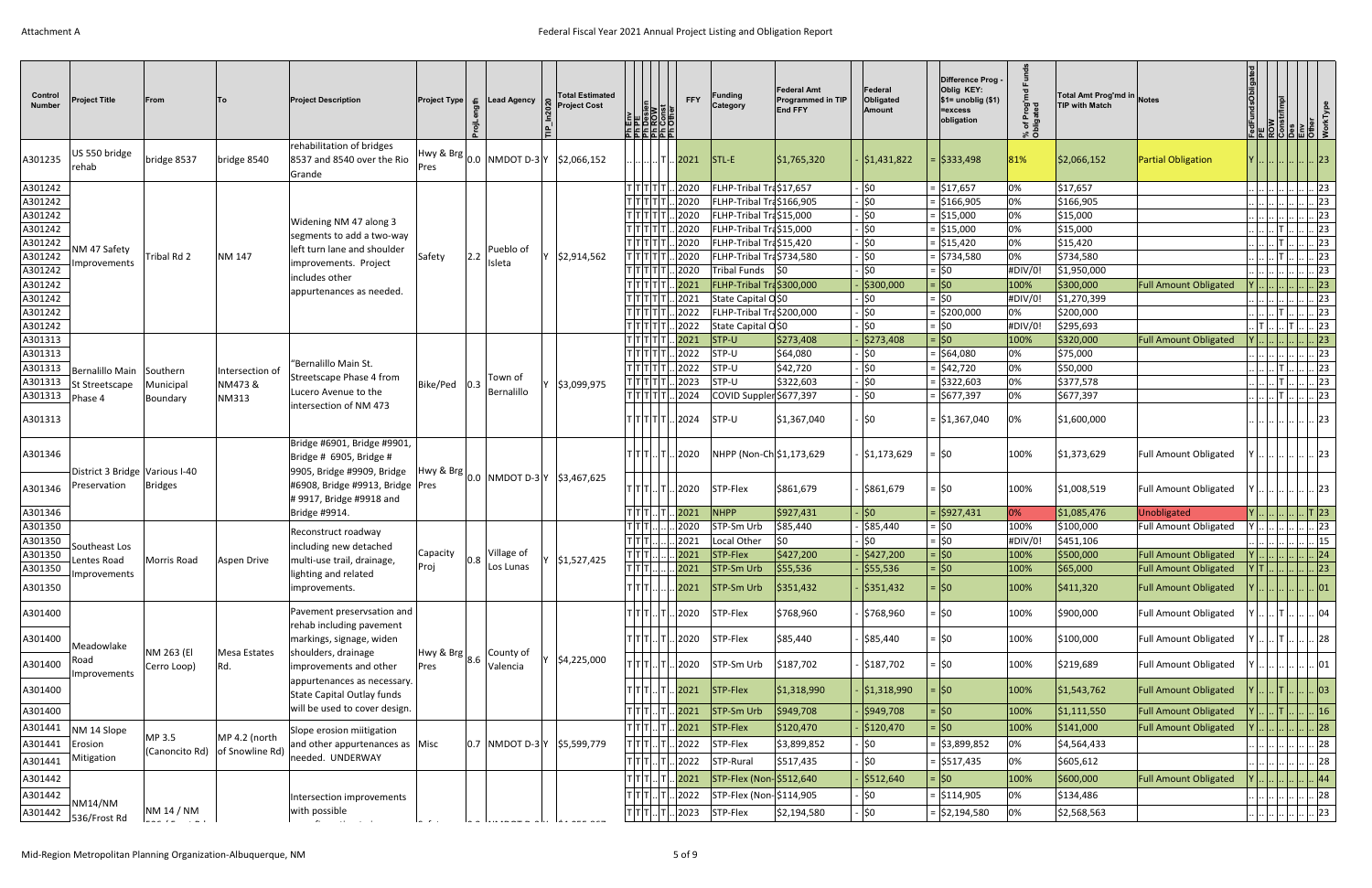| Control<br><b>Number</b> | <b>Project Title</b>                                                                       | From<br><b>To</b>                                  | <b>Project Description</b>                                                                                                                                                                                                                                                            |            |     | <b>Project Type</b> $\boldsymbol{\epsilon}$ <b>Lead Agency</b> | <b>Total Estimated</b><br><b>Project Cost</b> | <b>Ph Env</b><br>Ph PE<br>Ph Dosien<br>Ph Const<br>Ph Other | <b>FFY</b>                     | <b>Funding</b><br>Category  | <b>Federal Amt</b><br>Programmed in TIP<br><b>End FFY</b> | Federal<br>Obligated<br>Amount | Difference Prog -<br>Oblig KEY:<br>$$1=$ unoblig $($1)$<br>=excess<br>obligation | % of Prog'm<br>Obligated | Total Amt Prog'md in Notes<br><b>TIP with Match</b> |                                                           | dFundsObligated          | ᄘ<br>$ 3 $ a $ 5 $                                                                  |          |    |
|--------------------------|--------------------------------------------------------------------------------------------|----------------------------------------------------|---------------------------------------------------------------------------------------------------------------------------------------------------------------------------------------------------------------------------------------------------------------------------------------|------------|-----|----------------------------------------------------------------|-----------------------------------------------|-------------------------------------------------------------|--------------------------------|-----------------------------|-----------------------------------------------------------|--------------------------------|----------------------------------------------------------------------------------|--------------------------|-----------------------------------------------------|-----------------------------------------------------------|--------------------------|-------------------------------------------------------------------------------------|----------|----|
| A301442                  | intersection                                                                               | $536 /$ Frost Rd                                   | reconfiguration to increase Safety                                                                                                                                                                                                                                                    |            |     | $ \overline{0.9} $ NMDOT D-3 $ \overline{Y} $ \$4,055,867      |                                               |                                                             | T T T  T  2023                 | STP-Rural                   | \$643,208                                                 | lso                            | $=$ \$643,208                                                                    | 0%                       | \$752,818                                           |                                                           |                          |                                                                                     |          | 03 |
| A301442                  | Improvements                                                                               | Intersection                                       | safety and decrease<br>confusion at intersection.                                                                                                                                                                                                                                     |            |     |                                                                |                                               |                                                             | T T T  T  2024                 | STP-Rural                   | I\$0                                                      | <b>SO</b>                      | $=$ \$0                                                                          | #DIV/0!                  | <b>SO</b>                                           |                                                           |                          |                                                                                     |          | 28 |
| A301700                  |                                                                                            |                                                    | Construct pedestrian<br>improvements between<br>Mesa Road and 10th Street.                                                                                                                                                                                                            |            |     |                                                                |                                               |                                                             | T T T  T  2020                 | Safety (HSIP) \$90,000      |                                                           | -  \$90,000                    | $=$ \$0                                                                          | 100%                     | \$100,000                                           | <b>Full Amount Obligated</b>                              | Y                        |                                                                                     | . . T 15 |    |
| A301700                  | Delgado Avenue<br>Roadway &<br>Pedestrian                                                  | North Mesa Rd   10th Street                        | Roadway and drainage<br>improvements will be<br>required to accommodate                                                                                                                                                                                                               | Safety     | 0.3 | City of<br>Belen                                               | \$822,223                                     |                                                             | T T T  T  <mark> 2021</mark>   | Safety (HSIP) \$578,001     |                                                           | \$578,001                      | $=$ 50                                                                           | 100%                     | \$642,223                                           | <b>Full Amount Obligated</b>                              |                          | $\left  \ldots \right  \ldots \left  \ldots \right $ $\left  \mathsf{T} \right $ 15 |          |    |
| A301700                  | Improvements                                                                               |                                                    | the new pedestrian facilities.<br>Signage and striping as<br>needed.                                                                                                                                                                                                                  |            |     |                                                                |                                               |                                                             | T T T  T  <mark> 2021</mark>   | Safety (HSIP)   \$72,000    |                                                           | \$72,000                       | $=$ $ 50$                                                                        | 100%                     | \$80,000                                            | <b>Full Amount Obligated</b>                              |                          | $\ldots$ $\ldots$ T   03                                                            |          |    |
| A301780                  | Railroad<br>Crossing Improv Bernalilo (NM<br>Avenida                                       | Avenida<br>473) Railroard                          | Construct surface to                                                                                                                                                                                                                                                                  |            |     | <b>NMDOT</b>                                                   |                                               | $ T T T $ $ T $ 2021                                        |                                | Rail Xing Haz $E$ \$555,339 |                                                           | \$555,339                      | $=$ \$0                                                                          | 100%                     | \$617,043                                           | <b>Full Amount Obligated</b>                              |                          |                                                                                     | 14       |    |
| A301780                  | Bernalillo and<br><b>NMRX RR</b><br>(Crossing<br>013758J)                                  | Crossing<br>#013758J,<br>Bernalillo                | accommodate pedestrians.                                                                                                                                                                                                                                                              | Safety     | 0.0 | Transit Rail                                                   | \$756,499                                     |                                                             | [T T  T  2022]                 | Rail Xing Haz E \$125,510   |                                                           |                                | $=$ \$125,510                                                                    | 0%                       | \$139,456                                           |                                                           | T            03          |                                                                                     |          |    |
| A301781                  | Railroad<br>Crossing Improv Railroad<br>Lucero Ave<br>and NMRX RR<br>(Crossing<br>013760D) | Lucero Ave-<br>Crossing<br>#013760D,<br>Bernalillo | Replace obsolete flasher<br>lights and gate arms:<br>construct new crossing<br>surface, transition<br>approaches, and sidewalks                                                                                                                                                       | Safety     | 0.0 | <b>NMDOT</b><br><b>Transit Rail</b>                            | \$609,203                                     | $ T T T $ $ T $ 2021                                        |                                | Rail Xing Haz $E$ \$548,282 |                                                           | \$548,282                      | =  \$0                                                                           | 100%                     | \$609,202                                           | <b>Full Amount Obligated</b>                              | Y  T            24       |                                                                                     |          |    |
| A301821                  | AMPA Wide<br>Joint TDM-<br><b>Travel Demand</b>                                            | <b>AMPA Wide</b>                                   | <b>Transportation Demand</b><br>Management Program to<br>increase alternative modes<br>of transportation with<br>activities including public<br>education, outreach,<br>promotions, information and<br>related equipment and<br>services. Joint lead with ABQ-<br>RIDEin FY20 & FY21. | <b>TDM</b> | 0.0 | Rio Metro<br><b>Transit Dist</b>                               | \$1,314,373                                   |                                                             | T  <mark>2021</mark>           | CMAQ-Flex                   | \$1,123,000                                               | \$1,123,000                    | $=$ $ 50 $                                                                       | 100%                     | \$1,314,373                                         | <b>Funds Transferred</b>                                  | $ Y $ $  $ $   $ T $ 23$ |                                                                                     |          |    |
| A301841<br>A301901       | <b>CMP</b><br>Transportation<br>Analysis<br>Program                                        | <b>AMPA Wide</b>                                   | Collect travel time and other<br>data to assess the<br>performance of the<br>transportation network,<br>analyze congested locations,<br>identify projects to address<br>regional needs, use data for<br>project prioritization.                                                       | ITS-TSM    |     | 0.0 MRMPO                                                      | \$225,000                                     |                                                             | T2021<br>$ T T T T $ 2021 NHPP | $ $ STP-U                   | \$192,240<br> \$2,292,247                                 | \$192,240<br> \$1,504,267      | $=$ $ 50 $<br>$=$ \$787,980                                                      | 100%<br>66%              | \$225,000<br>\$2,682,873                            | <b>Full Amount obligated</b><br><b>Partial Obligation</b> | $ Y $ $      $ 28        | $\left  \ldots \right $ $\left  \mathsf{T} \right $ $\left  \mathsf{06} \right $    |          |    |
|                          |                                                                                            |                                                    |                                                                                                                                                                                                                                                                                       |            |     |                                                                |                                               |                                                             |                                |                             |                                                           |                                |                                                                                  |                          |                                                     |                                                           |                          |                                                                                     |          |    |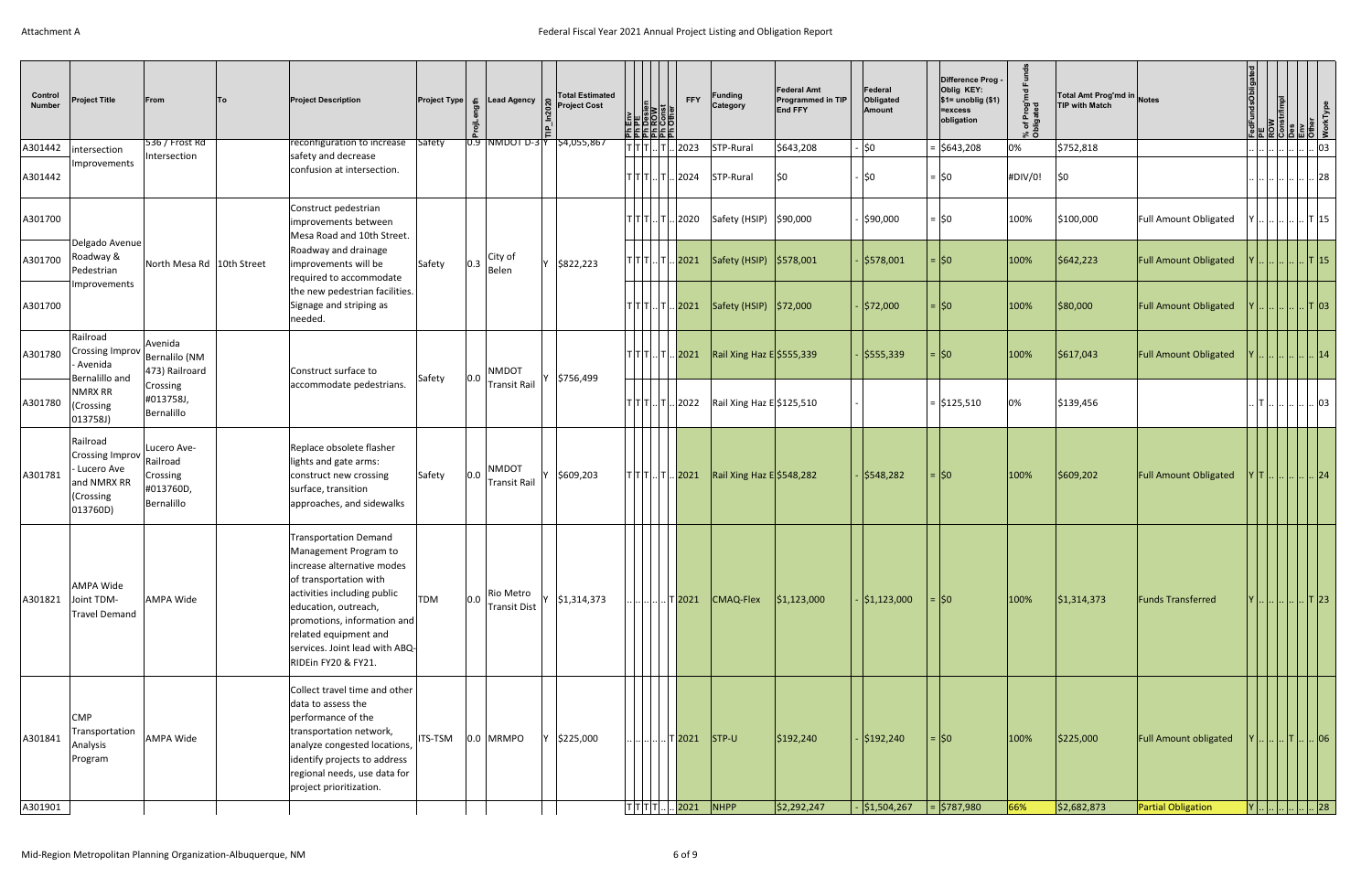| Control<br><b>Number</b> | <b>Project Title</b>                     | From           | lTo. | <b>Project Description</b>                                                 |                                    | <b>Project Type</b> $\boldsymbol{\epsilon}$ Lead Agency | <b>Total Estimated</b><br><b>Project Cost</b> | 일잉회침대로   | <b>FFY</b><br>$\frac{2}{3}$ $\frac{1}{2}$ | Funding<br>Category        | <b>Federal Amt</b><br><b>Programmed in TIP</b><br><b>End FFY</b> | Federal<br>Obligated<br>Amount | Difference Prog -<br>Oblig KEY:<br>$$1=$ unoblig $($1)$<br>=excess<br>obligation | Prog'md<br>aated<br>৳<br>్టీ రే | Total Amt Prog'md in Notes<br><b>TIP with Match</b> |                              |                                                                                                                                                                                                            | $\frac{1}{2}$        |
|--------------------------|------------------------------------------|----------------|------|----------------------------------------------------------------------------|------------------------------------|---------------------------------------------------------|-----------------------------------------------|----------|-------------------------------------------|----------------------------|------------------------------------------------------------------|--------------------------------|----------------------------------------------------------------------------------|---------------------------------|-----------------------------------------------------|------------------------------|------------------------------------------------------------------------------------------------------------------------------------------------------------------------------------------------------------|----------------------|
| A301901                  |                                          |                |      |                                                                            |                                    |                                                         |                                               | T T T T  | 2021                                      | NHPP                       | \$1,708,800                                                      | \$1,708,800                    | $=$ \$0                                                                          | 100%                            | \$2,000,000                                         | Full Amount Obligated        |                                                                                                                                                                                                            | $\vert$ $\vert$ 17   |
| A301901                  |                                          |                |      |                                                                            |                                    |                                                         |                                               | T[T T T] | 2021                                      | $STL-E$                    | \$2,540,443                                                      | \$2,540,443                    | $=$ \$0                                                                          | 100%                            | \$2,973,365                                         | <b>Full Amount Obligated</b> | $\lfloor . \rfloor \rfloor$ [15                                                                                                                                                                            |                      |
| A301901                  |                                          |                |      | Reconstruct Interchange                                                    |                                    |                                                         |                                               |          | 2021                                      | $STP-U$                    | \$1,148,110                                                      | $ \$1,148,110$                 | $=$ \$0                                                                          | 100%                            | \$1,343,762                                         | <b>Full Amount Obligated</b> | .        28                                                                                                                                                                                                |                      |
| A301901                  |                                          |                |      | with bridge replacement or                                                 |                                    |                                                         |                                               |          | .2022                                     | <b>NHPP</b>                | \$4,793,163                                                      | \$0                            | $=$ \$4,793,163                                                                  | 0%                              | \$5,609,975                                         |                              | <u>alalalaja</u>                                                                                                                                                                                           | $\lvert . \rvert$ 28 |
| A301901                  | I-25 Improved:                           |                |      | rehab, and other                                                           | $ Hwy \& Brg _{0.0} ^{p}$          | <b>NMDOT</b>                                            |                                               |          | 2022                                      | State Funds                | 50                                                               | $\frac{1}{2}0$                 | $=$ \$0                                                                          | #DIV/0!                         | \$28,278,943                                        |                              | $\left\lfloor \right\rfloor$ $\left\lfloor \right\rfloor$ $\left\lfloor \right\rfloor$ $\left\lfloor \right\rfloor$ $\left\lfloor \right\rfloor$ 04                                                        |                      |
| A301901                  | Comanche to                              | (Bridge# 6261) |      | improvements to interstate                                                 | Pres                               | CRDC                                                    | \$132,254,220                                 | ד ד דן ד | 2022                                      | STP-Flex                   | \$0                                                              | 50                             | $=$ \$0                                                                          | #DIV/0!                         | \$0                                                 |                              | $\frac{1}{2}$ . $\frac{1}{2}$ . $\frac{1}{2}$ . $\frac{1}{2}$ . $\frac{1}{2}$ . $\frac{1}{2}$                                                                                                              |                      |
| A301901                  | Montgomery                               |                |      | and adjacent infrastructure                                                |                                    |                                                         |                                               |          | 2023                                      | <b>NHPP</b>                | \$811,509                                                        | ∫\$0                           | $=$ \$811,509                                                                    | 0%                              | \$949,800                                           |                              | $\frac{1}{2}$                                                                                                                                                                                              |                      |
| A301901                  |                                          |                |      | as needed                                                                  |                                    |                                                         |                                               |          | $\lceil 2023 \rceil$                      |                            | NHPP (Non-Ch \$36,883,300                                        | 50                             | $=$ \$36,883,300                                                                 | 0%                              | \$42,588,330                                        |                              | $\left\lfloor \right\rfloor$ $\left\lfloor \right\rfloor$ $\left\lfloor \right\rfloor$ $\left\lfloor \right\rfloor$ $\left\lfloor \right\rfloor$ $\left\lfloor \right\rfloor$ $\left\lfloor \right\rfloor$ |                      |
| A301901                  |                                          |                |      |                                                                            |                                    |                                                         |                                               |          | T T T T   2023                            | State Capital O\$0         |                                                                  | \$0                            | $=$ \$0                                                                          | #DIV/0!                         | \$22,487,632                                        |                              |                                                                                                                                                                                                            | .  28                |
| A301901                  |                                          |                |      |                                                                            |                                    |                                                         |                                               |          | T T T   2023                              | STP-U                      | \$301,511                                                        | ି \$0                          | $=$ \$301,511                                                                    | 0%                              | \$352,892                                           |                              |                                                                                                                                                                                                            | 28                   |
| A301930                  | TTP- Pueblo de<br>Cochiti                |                |      | Various multimodal<br>transportation projects &<br>activities. For project | Hwy & Brg $ _{0.0}$  r<br>Pres     | Pueblo of<br>Cochiti                                    | \$2,243,872                                   |          | T 2020                                    | FLHP-Tribal Tra\$492,470   |                                                                  | ∣\$0                           | $=$ \$492,470                                                                    | 0%                              | \$492,470                                           |                              |                                                                                                                                                                                                            | 15                   |
| A301930                  |                                          |                |      | specific information contact                                               |                                    |                                                         |                                               |          | $\vert$ T 2021                            | FLHP-Tribal Tra\$541,717   |                                                                  | \$541,717                      | $=$ \$0                                                                          | 100%                            | \$541,717                                           | <b>Full Amount Obligated</b> |                                                                                                                                                                                                            | $\vert . \vert$ 15   |
| A301940                  |                                          |                |      | the tribal government office                                               |                                    |                                                         |                                               |          | $T$ 2020                                  | FLHP-Tribal Tra\$1,298,235 |                                                                  | ∣\$0                           | $=$ \$1,298,235                                                                  | 0%                              | \$1,298,235                                         |                              |                                                                                                                                                                                                            | 22                   |
|                          |                                          |                |      |                                                                            |                                    |                                                         |                                               |          |                                           |                            |                                                                  |                                |                                                                                  | 100%                            |                                                     |                              |                                                                                                                                                                                                            |                      |
| A301940                  |                                          |                |      | Various multimodal                                                         |                                    |                                                         |                                               |          | $T$ 2021                                  | FLHP-Tribal Tra\$296,497   |                                                                  | \$296,497                      | $=$ \$0                                                                          |                                 | \$296,497                                           | <b>Full Amount Obligated</b> |                                                                                                                                                                                                            | .  15                |
| A301940                  | TTP-Pueblo of                            |                |      | transportation projects &                                                  | Hwy & Brg $ _{0.0}$   <sup>r</sup> | Pueblo of                                               |                                               |          | T2022                                     | FLHP-Tribal Tra\$0         |                                                                  | \$0                            | $=$ \$0                                                                          | #DIV/0!                         | \$0                                                 |                              |                                                                                                                                                                                                            | 23                   |
| A301940                  | Isleta                                   |                |      | activities. For project                                                    | Pres                               | Isleta                                                  | \$4,728,445                                   |          | . T 2023                                  | FLHP-Tribal Tra \$963,191  |                                                                  | 50                             | $=$ \$963,191                                                                    | 0%                              | \$963,191                                           |                              |                                                                                                                                                                                                            | 03                   |
| A301940                  |                                          |                |      | specific information contact<br>the tribal government office.              |                                    |                                                         |                                               |          | . T 2024                                  | FLHP-Tribal Tra\$1,395,063 |                                                                  | <b>SO</b>                      | $=$ \$1,395,063                                                                  | 0%                              | \$1,395,063                                         |                              |                                                                                                                                                                                                            | 03                   |
| A301960                  | TTP-Pueblo of                            |                |      | Various multimodal<br>transportation projects &<br>activities. For project | Hwy & Brg $ _{0.0}$   $\sim$       | Pueblo of                                               | \$4,319,790                                   |          | . T 2020                                  | FLHP-Tribal Tra\$719,965   |                                                                  | <b>SO</b>                      | $=$ \$719,965                                                                    | 0%                              | \$719,965                                           |                              |                                                                                                                                                                                                            | 21                   |
| A301960                  | San Felipe                               |                |      | specific information contact<br>the tribal government office.              | Pres                               | San Felipe                                              |                                               |          | . T 2021                                  | FLHP-Tribal Tra\$719,965   |                                                                  | \$719,965                      | $=$ $ 50$                                                                        | 100%                            | \$719,965                                           | Full Amount Obligated        |                                                                                                                                                                                                            | 43                   |
| A301970                  | TTP-Pueblo of                            |                |      | Various multimodal<br>transportation projects &<br>activities. For project | Hwy & Brg $ _{0.0}$  r             | Pueblo of                                               | \$1,616,844                                   |          | . T 2020                                  | FLHP-Tribal Tra\$269,474   |                                                                  | ୍∣\$0                          | $=$ \$269,474                                                                    | 0%                              | \$269,474                                           |                              |                                                                                                                                                                                                            | 14                   |
| A301970                  | Sandia                                   |                |      | specific information contact<br>the tribal government office.              | Pres                               | Sandia                                                  |                                               |          | $T$  2021                                 | FLHP-Tribal Tra\$269,474   |                                                                  | \$269,474                      | =  \$0                                                                           | 100%                            | \$269,474                                           | <b>Full Amount Obligated</b> |                                                                                                                                                                                                            | .  06                |
| A301980                  | TTP-Pueblo of                            |                |      | Various multimodal<br>transportation projects &<br>activities. For project | Hwy & Brg $ _{0.0}$  '             | Pueblo of                                               | \$1,634,700                                   |          | T2020                                     | FLHP-Tribal Tra\$272,450   |                                                                  | $\frac{1}{2}0$                 | $=$ \$272,450                                                                    | 0%                              | \$272,450                                           |                              |                                                                                                                                                                                                            | 24                   |
| A301980                  | Santa Ana                                |                |      | specific information contact<br>the tribal government office.              | Pres                               | Santa Ana                                               |                                               |          | $\sqrt{7}$ 2021                           | FLHP-Tribal Tra\$272,450   |                                                                  | \$272,450                      | =  \$0                                                                           | 100%                            | \$272,450                                           | <b>Full Amount Obligated</b> | $\left  \ldots \right  \ldots \left  \ldots \right  \ldots   24$                                                                                                                                           |                      |
|                          | A301990   TTP-Pueblo of<br>Santo Domingo |                |      | Various multimodal<br>transportation projects &<br>activities. For project | Hwy & Brg $ _{0.0}$ Santo<br>Pres  | Pueblo of<br>Domingo                                    | \$4,242,478                                   |          | .T2020                                    | FLHP-Tribal Tra\$735,496   |                                                                  | ୍∣\$0                          | $=$ \$735,496                                                                    | 0%                              | \$735,496                                           |                              |                                                                                                                                                                                                            | 24                   |
| A301990                  |                                          |                |      | specific information contact                                               |                                    |                                                         |                                               |          | $\sqrt{7}$ 2021                           | FLHP-Tribal Tra\$735,496   |                                                                  | \$710,327                      | $=$ \$25,169                                                                     | 97%                             | \$735,496                                           | Full Amount Obligated        | $ {\mathsf Y}      $ 18                                                                                                                                                                                    |                      |
| A302100                  | District 3                               |                |      |                                                                            |                                    |                                                         |                                               |          | $ T T T $ $ T $ 2021                      | NHPP                       | \$778,538                                                        | \$778,538                      | $=$ $ 50 $                                                                       | 100%                            | \$911,210                                           | Full Amount Obligated        | $\vert$ Y $\vert$ $\vert$ $\vert$ $\vert$ $\vert$ $\vert$ 28                                                                                                                                               |                      |
| A302100                  | l <sub>numant</sub>                      |                |      | Pavement preservation                                                      |                                    |                                                         |                                               |          | $ T T T $ $ T $ 2021 STP-Flex             |                            | \$593,138                                                        | $\frac{1}{5593,138}$           | $=$ $50$                                                                         | 100%                            | \$694,216                                           | Full Amount Obligated        | $\boxed{\mathsf{Y} \dots \dots \mathsf{T} \dots \dots \mathsf{15}}$                                                                                                                                        |                      |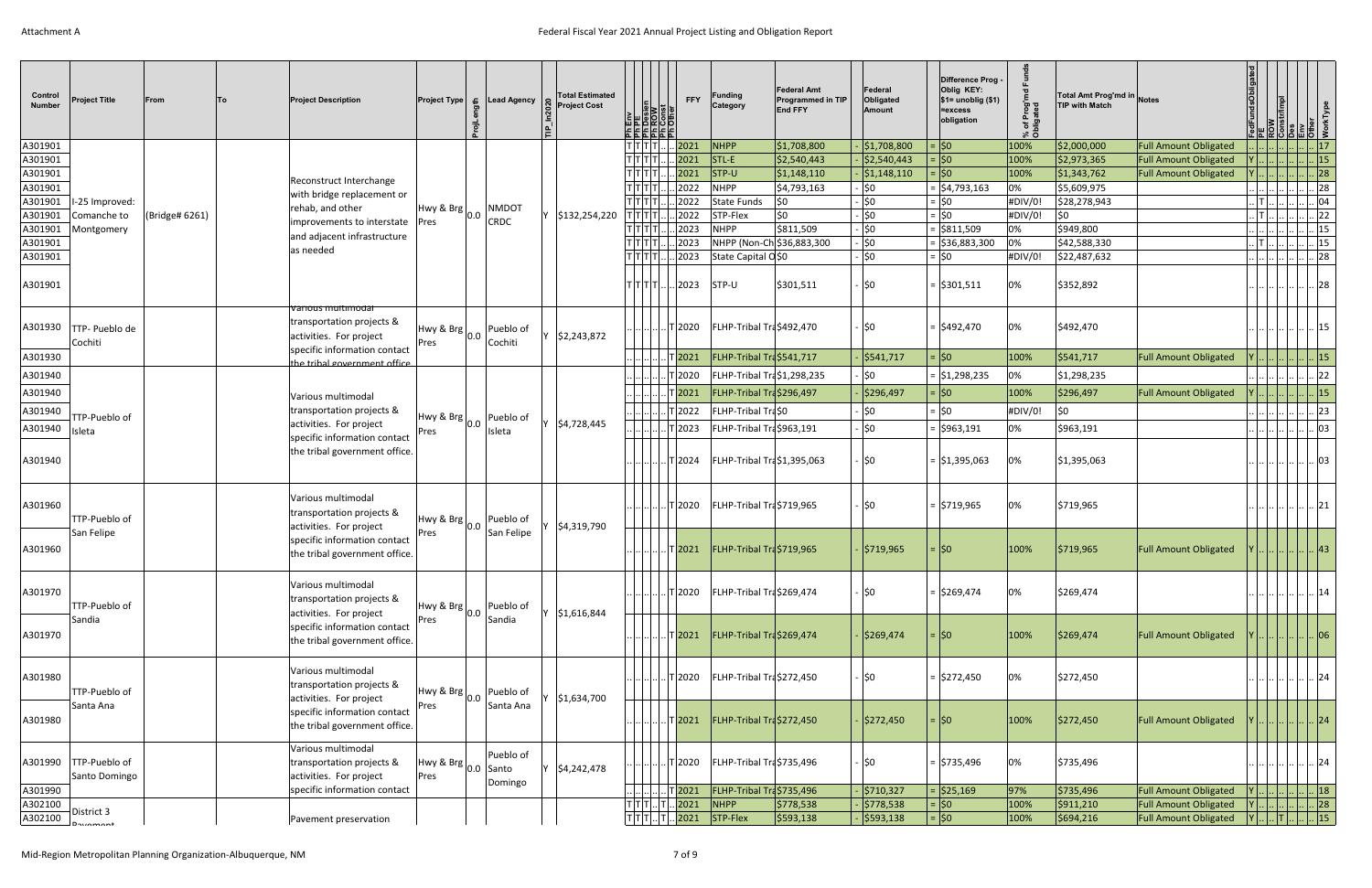| Control<br><b>Number</b> | <b>Project Title</b>                                      | From                                                |                           | <b>Project Description</b>                                                                                       | <b>Project Type</b><br>- 윤 | Lead Agency                                                                    | <b>Total Estimated</b><br><b>Project Cost</b> | 일잉침립曲급<br>리뢰코]로                                                   | <b>FFY</b>                                                      | <b>Funding</b><br>Category                     | <b>Federal Amt</b><br><b>Programmed in TIP</b><br><b>End FFY</b> | Federal<br>Obligated<br>Amount        | Difference Prog -<br>Oblig KEY:<br>$$1=$ unoblig $($1)$<br>=excess<br>obligation | of Prog <sup>'m</sup><br>انص <del>داو</del><br>్న రె | Total Amt Prog'md in Notes<br><b>TIP with Match</b> |                              |     |                                                                                              |                              |
|--------------------------|-----------------------------------------------------------|-----------------------------------------------------|---------------------------|------------------------------------------------------------------------------------------------------------------|----------------------------|--------------------------------------------------------------------------------|-----------------------------------------------|-------------------------------------------------------------------|-----------------------------------------------------------------|------------------------------------------------|------------------------------------------------------------------|---------------------------------------|----------------------------------------------------------------------------------|------------------------------------------------------|-----------------------------------------------------|------------------------------|-----|----------------------------------------------------------------------------------------------|------------------------------|
| A302100                  | <u>avement</u><br>Preservation - I- MP 149.0              |                                                     | MP 154.7                  | including pavement                                                                                               |                            | $\frac{1}{2}$ Hwy & Brg $\frac{1}{5.7}$ NMDOT D-3 Y $\frac{1}{3}$ \$31,228,065 |                                               | T T T                                                             | 2021                                                            | $ $ STP-U                                      | \$170,880                                                        | \$170,880                             | : ∣\$0                                                                           | 100%                                                 | \$200,000                                           | <b>Full Amount Obligated</b> |     |                                                                                              | .  01                        |
| A302100                  | 40 West of                                                |                                                     |                           | markings, signage and other Pres                                                                                 |                            |                                                                                |                                               | $\frac{1}{\mathsf{I} \mathsf{I} \mathsf{I} }$                     | 2022                                                            | <b>NHFP</b>                                    | \$12,209,528                                                     | \$0                                   | $=$ \$12,209,528                                                                 | 0%                                                   | \$14,290,177                                        |                              |     | .  T                                                                                         | $\, . \,  15 \>$             |
| A302100                  | Coors                                                     |                                                     |                           | appurtenances as needed.                                                                                         |                            |                                                                                |                                               | TITITI T                                                          | .2022                                                           | <b>NHPP</b>                                    | \$12,929,173                                                     | <b>SO</b>                             | = \$12,929,173                                                                   | 0%                                                   | \$15,132,459                                        |                              |     |                                                                                              | 17                           |
| A302111                  | Rail Corridor<br>Pedestrian                               |                                                     | 1/2 mile north            | Construct pedestrian<br>crossings and multi-use trail                                                            |                            | Town of                                                                        |                                               |                                                                   | 2021                                                            | Safety (HSIP)   \$2,279,894                    |                                                                  | \$2,279,894                           | =  \$0                                                                           | 100%                                                 | \$2,533,216                                         | <b>Full Amount Obligated</b> |     |                                                                                              | .  T  03                     |
| A302111                  | Safety<br>Improvements                                    | Lucero Ave                                          | of US 550                 | with barrier fencing and<br>other appurtenances as                                                               | Safety<br>0.0              | Bernalillo                                                                     | \$2,961,148                                   |                                                                   | 2021                                                            | Safety (HSIP)   \$57,078                       |                                                                  | \$57,078                              | $=$ 50                                                                           | 100%                                                 | \$63,420                                            | <b>Full Amount Obligated</b> |     |                                                                                              | 17                           |
| A302111                  | Phase II                                                  |                                                     |                           | needed.                                                                                                          |                            |                                                                                |                                               |                                                                   | 2021                                                            | Safety (HSIP)   \$328,061                      |                                                                  | \$328,061                             | 80: ا                                                                            | 100%                                                 | \$364,512                                           | <b>Full Amount Obligated</b> |     |                                                                                              | .  15                        |
| A302122<br>A302122       | <b>I40 Pavement</b>                                       |                                                     |                           | Perform pavement                                                                                                 |                            |                                                                                |                                               | T T T<br>$T$ $T$ $T$                                              | 2021<br>2021                                                    | STLE (Exempt f\$1,708,514<br>$ $ STP-U         | \$7,053,806                                                      | \$494,236<br>$\frac{1}{2}$ 57,053,806 | = \$1,214,278<br>0\$∣ =                                                          | 29%<br>100%                                          | \$1,999,665<br>\$8,255,859                          | <b>Partial Obligation</b>    |     | . IT I                                                                                       | $\vert . \vert$ 06           |
| A302122                  | Preservation                                              | Carnuel                                             | <b>Tijeras</b>            | preservation on I-40 EB and                                                                                      |                            | $ $ <sup>Hwy &amp; Brg</sup> $ 4.6 $ NMDOT D-3 $ v $ \$16,523,150              |                                               | $\overline{\mathsf{T}}\overline{\mathsf{T}}\overline{\mathsf{T}}$ | 2022                                                            | <b>NHPP</b>                                    | \$5,218,358                                                      | \$0                                   | $=$ \$5,218,358                                                                  | 0%                                                   | \$6,107,629                                         | <b>Full Amount Obligated</b> |     |                                                                                              | . 21<br>06                   |
| A302122                  | (canyon)                                                  |                                                     |                           | WB lanes.                                                                                                        | <b>Pres</b>                |                                                                                |                                               | тітіт                                                             | 2022                                                            | STP-Flex                                       | \$136,699                                                        | 50                                    | $=$ \$136,699                                                                    | 0%                                                   | \$159,994                                           |                              |     |                                                                                              |                              |
|                          |                                                           |                                                     |                           |                                                                                                                  |                            |                                                                                |                                               |                                                                   |                                                                 |                                                |                                                                  |                                       |                                                                                  |                                                      |                                                     |                              |     |                                                                                              | $\sim$ 06                    |
| A302162<br>A302162       | I-25 FDR Phase                                            | MP 198.7                                            | MP 203.0                  | Highway preservartion- full<br>depth reclamation.                                                                | Pres                       | $ \text{Hwy & Brg} _{4.3}$ NMDOT D-3 $ V $ \$12,351,383                        |                                               | $ T T T $ .<br>TITITIITI                                          | 2021<br>. 2021                                                  | <b>STP-Sm Urb</b><br>STSE (Exempt 1\$2,855,977 | \$7,697,045                                                      | \$7,697,045<br>· I\$0                 | 0\$∣ =<br>$=$ \$2,855,977                                                        | 100%<br>0%                                           | \$9,008,713<br>\$3,342,670                          | <b>Full Amount Obligated</b> |     |                                                                                              | $\lfloor . \rfloor$ 15<br>04 |
| A302230                  |                                                           |                                                     |                           | Design and construct multi-<br>use trail along NM6 between                                                       |                            |                                                                                |                                               | TITITITI.                                                         | . 2020                                                          | <b>TAP-Flex</b>                                | \$187,968                                                        | \$187,968                             | $=$ \$0                                                                          | 100%                                                 | \$220,000                                           | <b>Full Amount Obligated</b> | YT. | . T  . 15                                                                                    |                              |
| A302230                  | Sun Ranch and<br>Jubilee Multi-<br><b>Use Trail</b>       | Jubilee                                             | Sun Ranch<br>Village Road | Sun Ranch Village Road &<br>Jubilee Blvd. to include                                                             | Bike/Ped 0.6               | Village of<br>Los Lunas                                                        | \$1,010,000                                   | TITITIITI                                                         | 2021                                                            | <b>TAP-Sm Urb</b>                              | \$589,536                                                        | \$58,936                              |                                                                                  | 10%                                                  | \$690,000                                           | <b>Full Amount Obligated</b> |     |                                                                                              | .  T   16                    |
| A302230                  |                                                           |                                                     |                           | signage, striping, drainage,<br>landscaping & lighting.                                                          |                            |                                                                                |                                               | $ T T T $ $ T $                                                   | 2021                                                            | TAP-Sm Urb                                     | \$85,440                                                         | \$85,440                              | $=$ \$0                                                                          | 100%                                                 | \$100,000                                           | <b>Full Amount Obligated</b> |     | $1$ $\ldots$ $\mid$ $\ldots$ $\mid$ $\ldots$ $\mid$ $\ldots$ $\mid$ $\ldots$ $\mid$ $\vdots$ |                              |
| A302231                  | Innovation Trail<br>Phase 2                               | Lomas                                               | Central                   | Multi modal pedestrian path<br>along the railroad alignment                                                      |                            | City of<br>Bike/Ped   0.0   Albuquerqu   Y<br>e-MRA                            | \$1,500,000                                   |                                                                   | . 2021                                                          | Local Bond Fur \$0                             |                                                                  | ∣\$0                                  | $=$ 50                                                                           | #DIV/0!                                              | \$1,500,000                                         |                              |     |                                                                                              | 23                           |
| TA00114                  | ABQ Ride -<br>Transit Planning System Wide                | ABQ Ride                                            |                           | <b>Facilities &amp; Operations</b><br>Planning. Includes short,<br>medium and long range<br>planning activities. | Transit                    | City of<br>0.0 Albuquerqu Y<br>e-ABQ Ride                                      | \$4,812,500                                   |                                                                   | . T2021                                                         | FTA 5307 (Urb \$3,850,000                      |                                                                  | \$3,850,000                           | = ISO                                                                            | 100%                                                 | \$4,812,500                                         | <b>Funds Transferred</b>     |     | $\left  \dots \right  \dots \left  \dots \right $ 21                                         |                              |
|                          | ABQ Ride -<br>TA00123   Transit Security<br>-<br>Muinmant | ABQ Ride<br>System Wide                             |                           | Acquisition & installation of<br>security related equipment.                                                     | Transit                    | <b>City of</b><br>$ 0.0 $ Albuquerqu Y $ 3137,500 $<br>o-∆R∩ Rid               |                                               |                                                                   | $\vert$ T $\vert$ 2021                                          | FTA 5307 (Urb \$110,000                        |                                                                  | \$110,000                             | =  \$0                                                                           | 100%                                                 | \$137,500                                           | <b>Funds Transferred</b>     |     | $ Y       $ 06                                                                               |                              |
| TA00139                  | ABQ Ride -<br>Transit                                     | ABQ Ride                                            |                           | Rehabilitate, upgrade and                                                                                        |                            | City of                                                                        |                                               |                                                                   | $\sqrt{7}$ 2021                                                 | FTA 5307 (Urb \$800,000                        |                                                                  | \$800,000                             | $=$ \$0                                                                          | 100%                                                 | \$1,000,000                                         | <b>Funds Transferred</b>     |     |                                                                                              | .  15                        |
| TA00139                  | Technology<br>Upgrade                                     | System Wide                                         |                           | expand transit technologies.                                                                                     | Transit                    | 0.0 Albuquerqu Y<br>e-ABQ Ride                                                 | \$2,000,000                                   |                                                                   | . T2023                                                         | FTA 5307 (Urb \$800,000                        |                                                                  | . ∣\$0                                | $=$ \$800,000                                                                    | 0%                                                   | \$1,000,000                                         |                              |     |                                                                                              | . 15                         |
| TA00317                  | Rio Metro - Los<br>Lunas Small<br>Urban Transit           | Rio Metro                                           | Urban                     | Los Lunas Small Capital, operating &<br>administrative funds for bus                                             | 0.0<br>Transit             | Rio Metro                                                                      | Y \$1,672,193                                 |                                                                   | $\lfloor$ T $\rfloor$ 2021                                      | FTA 5307 (Sm \$792,221                         |                                                                  | - \$792,221                           | $=$ \$0                                                                          | 100%                                                 | \$1,584,442                                         | <b>Funds Transferred</b>     |     |                                                                                              |                              |
| TA00317                  | Services (FY<br>2020 Alloc)                               | Regional Tranist   -<br>  Area/Valencia<br>District | Co.                       | and rail services for the Los<br>Lunas Small Urban Area.                                                         |                            | <b>Transit Dist</b>                                                            |                                               |                                                                   | . T 2021                                                        | FTA 5339 (Sm \$70,201                          |                                                                  | $\frac{1}{2}$ \$70,201                | $=$ $ 50$                                                                        | 100%                                                 | \$87,751                                            | <b>Funds Transferred</b>     |     |                                                                                              |                              |
| TA00351                  |                                                           |                                                     | Louisiana,                | Planning, engineering, ROW,<br>utilities, vehicle acquisitions,                                                  |                            |                                                                                |                                               |                                                                   | T T T T T 2020                                                  | CMAQ-Flex                                      | \$3,643,326                                                      | ∣\$0                                  | $=$ \$3,643,326                                                                  | 0%                                                   | \$4,264,192                                         |                              |     |                                                                                              | 03                           |
| TA00351                  | Central Ave BRT<br>- Phase IB                             | Unser Blvd &<br><b>SW Transit</b><br>Center         | Uptown and<br>Tramway     | multi-modal improvements,<br>operations & construction                                                           | Transit                    | City of<br>e-ABQ Ride                                                          | 8.7 Albuquerqu Y \$123,766,934                |                                                                   | $ \mathsf{T} \mathsf{T} \mathsf{T} \mathsf{T} \mathsf{T} 2021 $ | CMAQ-Flex                                      | \$3,610,326                                                      | \$3,610,326                           | $=$ \$0                                                                          | 100%                                                 | \$4,225,569                                         | <b>Full Amount Obligated</b> |     | .        T  03                                                                               |                              |
|                          |                                                           |                                                     |                           |                                                                                                                  |                            |                                                                                |                                               |                                                                   |                                                                 |                                                |                                                                  |                                       |                                                                                  |                                                      |                                                     |                              |     |                                                                                              |                              |